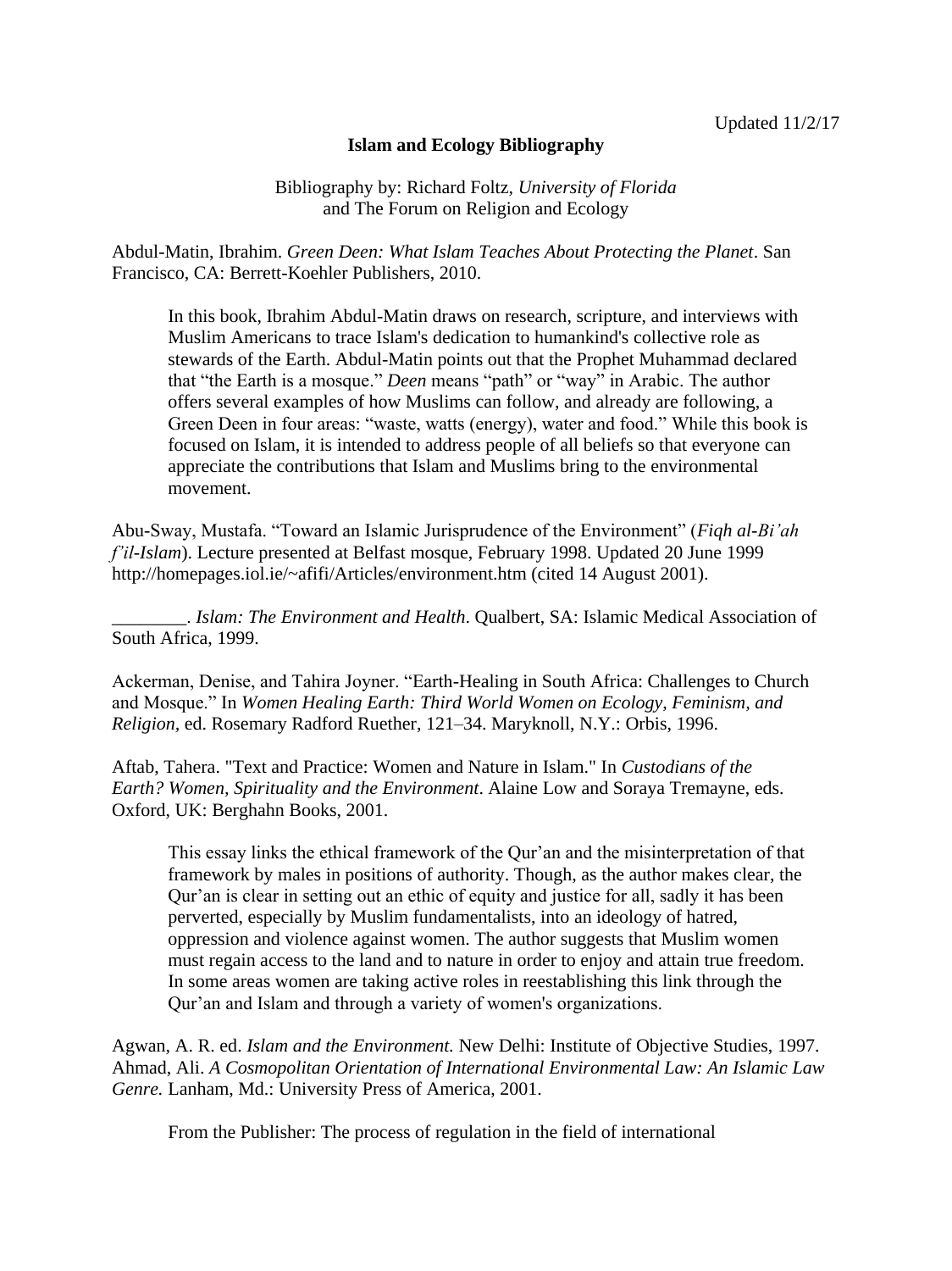environmental law belies the complexity of environmental issues that need to be addressed in managing global environmental resources. Although the regulatory process has succeeded in elevating the acknowledgement of a new set of ideas and concepts toward sustainable development, it has not had success in elevating those concepts into a set of determinative norms or rules. This book, written by an international lawyer, stresses the futility of a state-centric approach to a planet-wide phenomenon that the environmental issue presents.

\_\_\_\_\_\_\_. "Islamic Water Law as an Antidote for Maintaining Water Quality." *University of Denver Water Law Review* 2, no. 2 (Spring 1999): 170–88.

Ahmad, Akhtaruddin. *Islam and the Environmental Crisis.* London: Ta-Ha Publishers, 1998.

Ajmal, Mohammed. "Islam and Ecological Problems." In *Quest for New Science,* eds. Rais Ahmed and S. Naseem Ahmed, 215–20. Aligarh: Centre for Studies on Science, 1984.

Al-Amin, Hi'at Muhammad. *Al-fiqhah al-b'at.* Beirut: Mu'assasat al-wa 'i al-islami, 1420 (2000).

Alhilaly, Tajuddin H. "Islam and Ecology," trans. Keysar Trad, 1993. updated n.d. http://www.speednet.com.au/~keysar/ecology.htm (cited 14 August 2001).

Al-Jayyousi, Odeh Rashed. *Islam and Sustainable Development: New Worldviews*. Surrey, England: Gower Publishing, 2012.

This book addresses the social, human, and economic dimensions of sustainability from an Islamic perspective. Islam is sometimes viewed as a challenge, threat and risk to the West, but here we are reminded that the celebration of cultural diversity is a key component in Islamic values. Promoting common understanding between East and West, this American-educated, Middle Eastern-based author offers something broader and deeper than conventional Western ways of thinking about sustainability and presents new insights inspired by Islamic worldviews.

Al-Safa, Ikhwan. *The Animals' Lawsuit Against Humanity: An Illustrated 10th Century Iraqi Ecological Fable*. Translated by Anson Laytner. Louisville, KY: Fons Vitae, 2005.

This book is an illustrated presentation of a fable that is relevant to interfaith and multicultural perspectives on animals and the environment. The fable involves a trial in which humans and animals testify before a Spirit King about whether the human treatment of animals is fair. The ancient antecedents of this tale are thought to have originated in India, with the first written version penned in Arabic sometime before the 10th century in what is now Iraq. This English translation includes twelve original color illumination plates.

Ammar, Nawal H. "Islam and Deep Ecology." In *Deep Ecology and World Religions: New Essays on Sacred Ground,* eds. David Landis Barnhill and Roger S. Gottlieb, 193–211. Albany, N.Y.: State University of New York Press, 2001.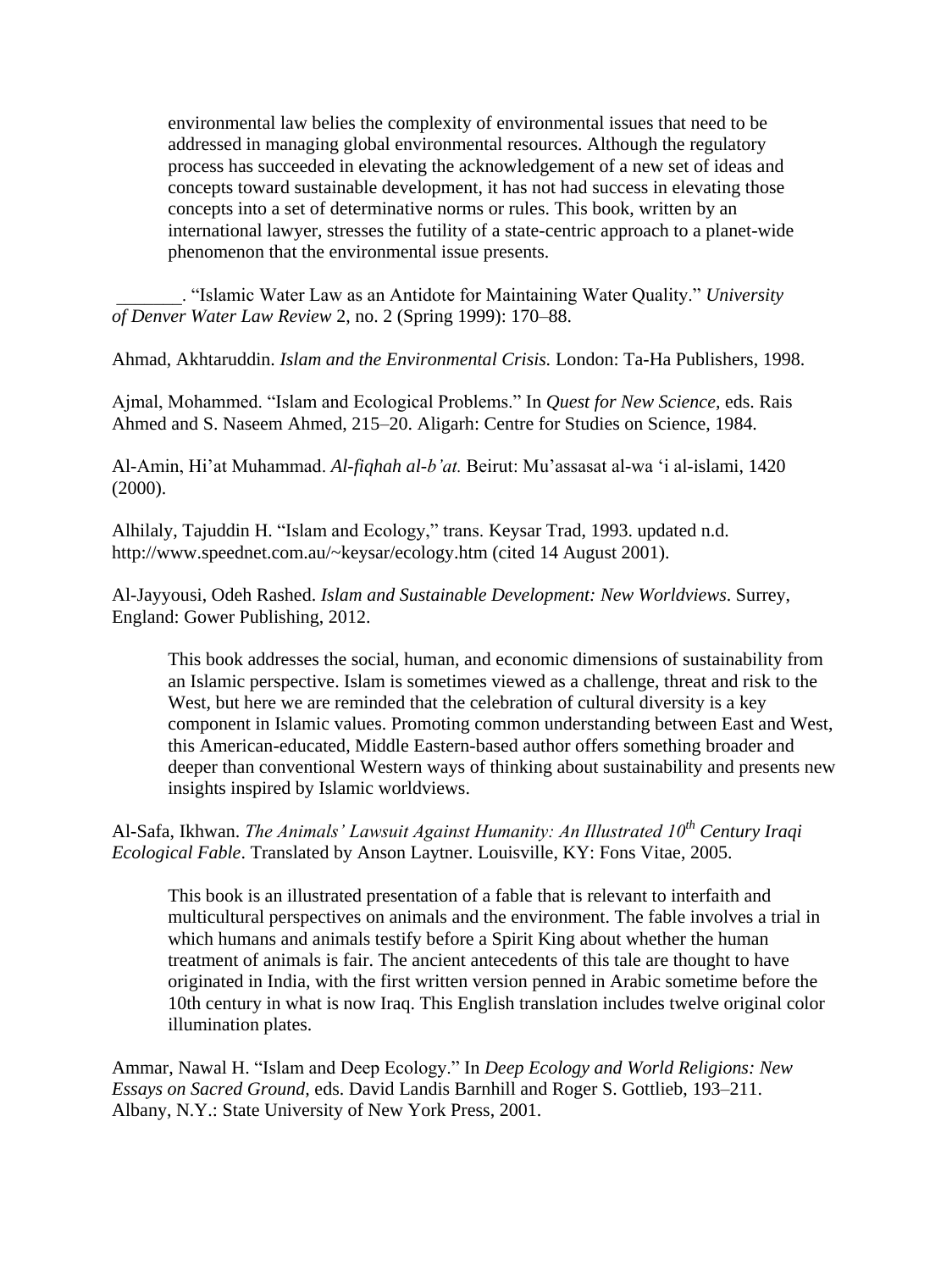\_\_\_\_\_\_\_. "An Islamic Response to the Manifest Ecological Crisis: Issues of Justice." In *Visions of a New Earth: Religious Perspectives on Population, Consumption, and Ecology,* eds. Harold Coward and Daniel C. Maguire, 131– 46. Albany, N.Y.: State University of New York Press, 2000.

Utilizing a revelationary methodology, Ammar proposes the concept of *hay'a* (shyness with reverence and respect) as a guiding principle for Muslim environmental action. She focuses on issues such as Muslim economic and political livelihood, distributive justice, rights of the community over the individual, just leadership, attitudes toward women, and women's relationship to population control.

\_\_\_\_\_\_\_. "Islam and the Environment: A Legalistic and Textual View." In *Population, Consumption, and the Environment: Religious and Secular Responses,* eds. Harold Coward and Daniel C. Maguire, 67. Albany, N.Y.: State University of New York Press, 1995.

With no intention to present the Islamic view, Ammar introduces an Islamic ethical paradigm supported by the Qur'an, Hadiths, Sunnah, and Sharia'h. She explains that the meaning of "ethics" can be understood in Islamic terms as *hay'a,* the state of respect and/or practice of good deeds. Ammar provides clear ethical guidelines regarding natural resources (conservation, sharing, treating with kindness), and protected and preserved land designations. She concludes with the suggestion that any discussion on the environmental crisis should remain sensitive to cultural issues.

Asmal, Abdul Cader, and Mohammed Asmal. "As Islamic Perspective." In *Consumption, Population, and Sustainability: Perspectives from Science and Religion, eds. Audrey* Chapman, Rodney Peterson, and Barbara Smith-Moran, 157–65. Washington, D.C.: Island Press, 2000.

Ayduz, Davud. "The Approach to the Environment Question of the Qur'an and its Contemporary Commentary, the Risale-i Nur." Paper presented at the Fourth International Symposium on Bediuzzaman Said Nursi: A Contemporary Approach Toward Understanding the Qur'an: The Example of Risale-i Nur, Istanbul, Turkey, 20–22 September 1998.

Ba Kader, Abou Bakr Ahmed. *Environmental Protection in Islam.* Washington, D.C.: Island Press, 1995.

Originally prepared for the Kingdom of Saudi Arabia in English, French, and Arabic, this document was later considered to have international appeal. Beginning with a description of an Islamic attitude toward the universe and human/nature relations, the document broadens its scope to include topics on conservation of natural resources, protection from harmful impacts of products and processes generated by humans, and viable legislative principles, policies, and institutions.

Ba Kader, Abou Bakr Ahmed, Abdul Latif Tawfik El Shirazy Al Sabagh, Mohamed Al Sayyed Al Glenid, and Mawil Y. Izzi Deen. *Islamic Principles for the Conservation of the Natural Environment.* 2d ed. Gland, Switzerland: International Union for Conservation of Nature and Natural Resources, 1983.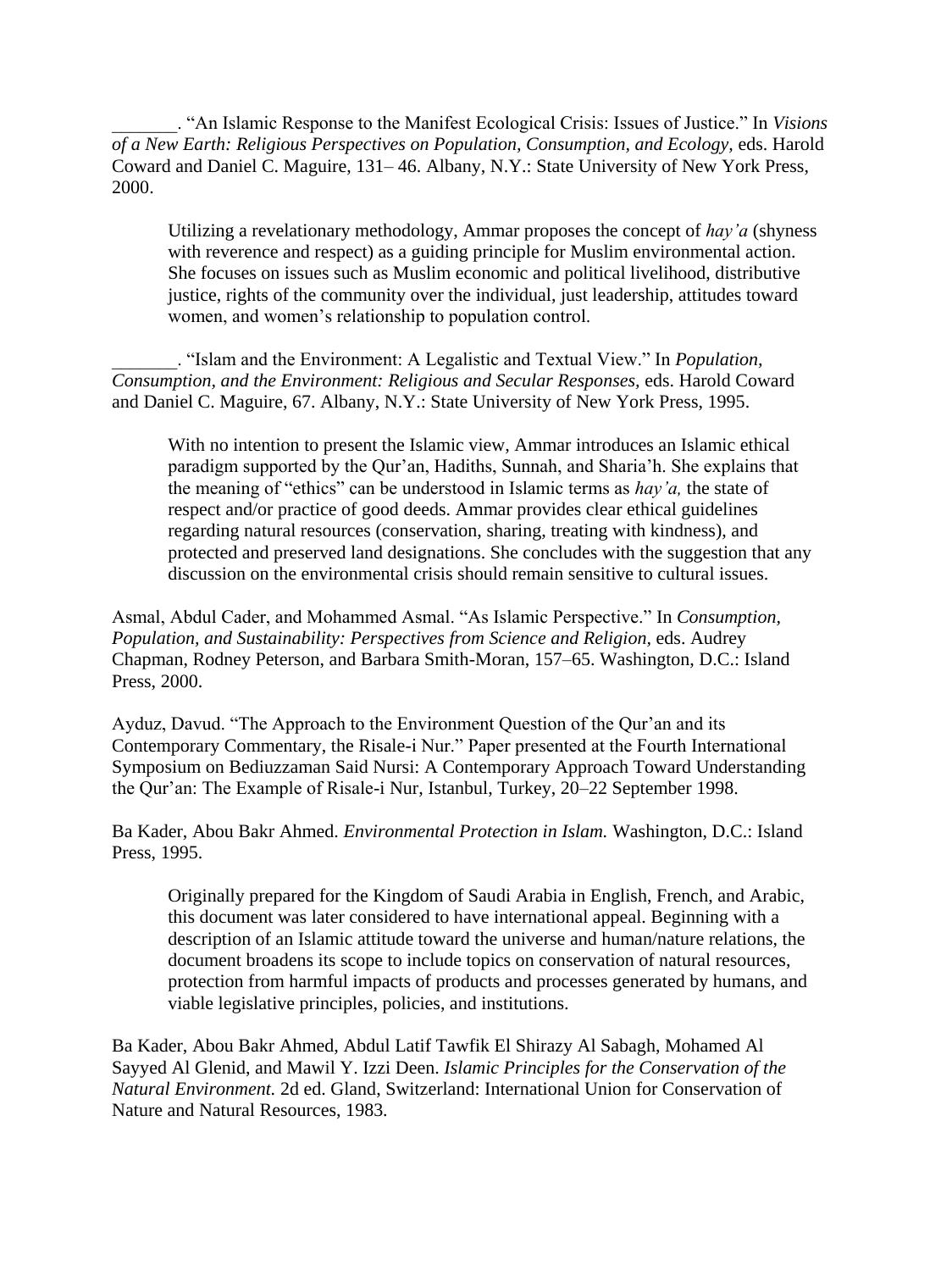Ba Ubaid, Ali Yeslam. "Environment, Ethics, and Design: An Inquiry into the Ethical Underpinnings for a Contemporary Muslim Environmentalism and its Environmental Design Implications." Ph.D. diss., University of Pennsylvania, 1999.

This dissertation begins with a survey of historical shifts in the idea of nature in Western thought and the frustrations of the prevailing paradigms of modernism. Building on the dynamic nature of Islam as a framework for thought and life, the author then reconstructs some relevant Islamic precepts in support of a higher sensitivity towards nature and environment and still relevant to contemporary living. The final product of the study depicts actual and potential applications for the aforementioned set of ecological design principles and themes in the recent experience of Riyadh, Saudi Arabia. The conclusions point out a future direction for local environmental design thinking and practice.

Bagader, Abubakr Ahmed, Abdullatif Tawfik El-Chirazi El-Sabbagh, Mohamad As-Sayyid Al-Glayand, Mawil Yousuf Izzi-Deen Samarrai, and Othman Abd-ar-Rahman Llewellyn. "Environmental Protection in Islam." International Union for the Conservation of Nature (IUCN) Environmental Policy and Law Paper No. 20. 2<sup>nd</sup> Revised Edition. Gland, Switzerland and Cambridge, UK: IUCN, 1994. [http://cmsdata.iucn.org/downloads/eplp\\_020reven.pdf](http://cmsdata.iucn.org/downloads/eplp_020reven.pdf)

Bagir, Zainal Abidin, and Najiyah Martiam. "Islam" in *Routledge Handbook of Religion and Ecology*. Edited by Willis Jenkins, Mary Evelyn Tucker, and John Grim, 79-87. London and New York: Routledge, 2017.

This chapter provides an overview of the ways in which Islam and Muslims conceive of ecology and human-Earth relations, highlighting Islamic concepts including khalifa, shari'a, and hadith. Along with this chapter, the *Routledge Handbook of Religion and Ecology* includes several other chapters, many of which address Islam and ecology or related topics.

Ban, E.G. *The Constant Feud: Forest vs. Desert*. New York, NY: Gefen, 1999.

From the Publisher: This controversial book argues that human history is determined by the environment and human behaviors alone. As a result of the last ice age, a once verdant garden of Eden was transformed into the barren deserts of today's North Africa and the Middle East, while Europe's glacier cover to be gradually replaced by thick, fertile forests. According to author, it is this environmental shift - which spurred the advent of agriculture, civilization and modern religion - that is the root cause of today's conflict between Islam and the West.

Barnhill, David, and Roger Gottlieb, eds. *Deep Ecology and World Religions: New Essays on Sacred Ground*. Albany, NY: SUNY, 2001.

This is a collection of thirteen new essays on the relationship between world religions and deep ecology. In examining how deep ecologists and the various religious traditions can both learn from and critique one another, the following traditions are considered: indigenous cultures, Hinduism, Buddhism, Taoism, Confucianism, Judaism, Catholicism, Islam, Protestantism, Christian ecofeminism, and New Age spirituality.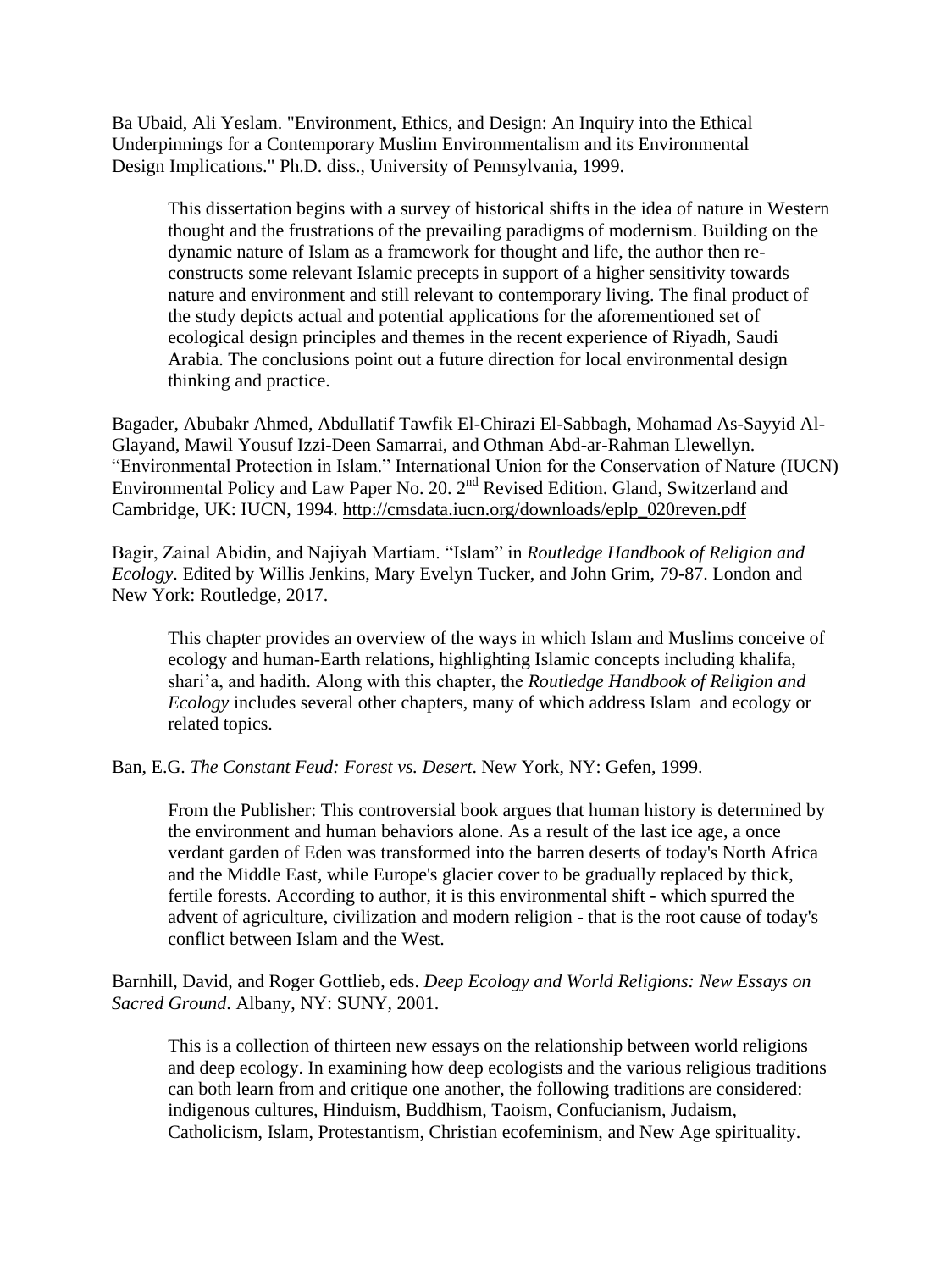Contributors include Nawal Ammar, David Landis Barnhill, John E. Carroll, Christopher Key Chapple, John B. Cobb Jr., Roger S. Gottlieb, John A. Grim, Eric Katz, Jordan Paper, Rosemary Radford Ruether, Mary Evelyn Tucker, and Michael E. Zimmerman.

Bivins, Mary W. "Women, Ecology, and Islam in the Making of Modern Hausa Cultural History." Ph.D. diss., Michigan State University, 1994.

This dissertation is a study of Islamic Hausa women in the West African Republics of Nigeria and Niger from the 1800s to the present, and the unique roles they played in shaping, even at times defining, modern Hausa culture. The dissertation concludes that the blending of Hausa notions of gender, ethnicity and Islam empowered Hausa women's participation in the economic transformation of the nineteenth century Hausa landscape and the Hausa response to European conquest. The historical connections between women, gender, ethnicity and Islam are essential to understanding the influence of the past on the present in Hausa culture and political movements.

Bousquet, G. "Des animaux et de leur traitement selon le Judaisme, le Christianisme et l'Islam." *Studia Islamica* 9 (1958): 31–48.

Bousquet distinguishes the religions of the Far East and India from those of the West by virtue of their understanding of human and animal nature. However, while there are fundamental similarities among the Western religions, Bousquet states that there can be large differences in their details. He draws on the legal, scriptural, and philosophical texts of the Jewish, Christian, and Islamic traditions in order to support his observation that Christianity has less to say about the treatment of animals than either Islam or Judaism.

Bryer, Jenny Banks. "Science and the Environment Symposium II: The Black Sea in Crisis." *Islam and Christian-Muslim Relations* 10(March 1999): 69-76.

This article explores the history of the "Religion, Science, and The Environment" initiative in the Easter Mediterranean/Black Sea region, which dates to 1988. This initiative brings Jews, Muslims, and Christians (Orthodox, Catholic, and Protestant), and environmental scientists together to discuss how best to protect and rehabilitate the ecosystem of the Black Sea (and the Rivers that feed into it, especially the Danube). This article focuses on the outcome of the September 1997 conference, at which a set of principles for protecting the Black Sea was articulated.

Callicott, J. Baird. "The Historical Roots of Western European Environmental Attitudes and Values: Islam." In *Earth's Insights: A Multicultural Survey of Ecological Ethics from the Mediterranean Basin to the Australian Outback,* 30–36. Berkeley, Calif.: University of California Press, 1994.

Analyzed in terms of the despotic, stewardship, and citizenship models introduced by Callicott, Islam is found to be "unambiguously" anthropocentric. In this short section, he focuses on one tenth-century manuscript, *The Case of the Animals versus Man Before the King of the Jinn*, in order to demonstrate its environmental ethic based on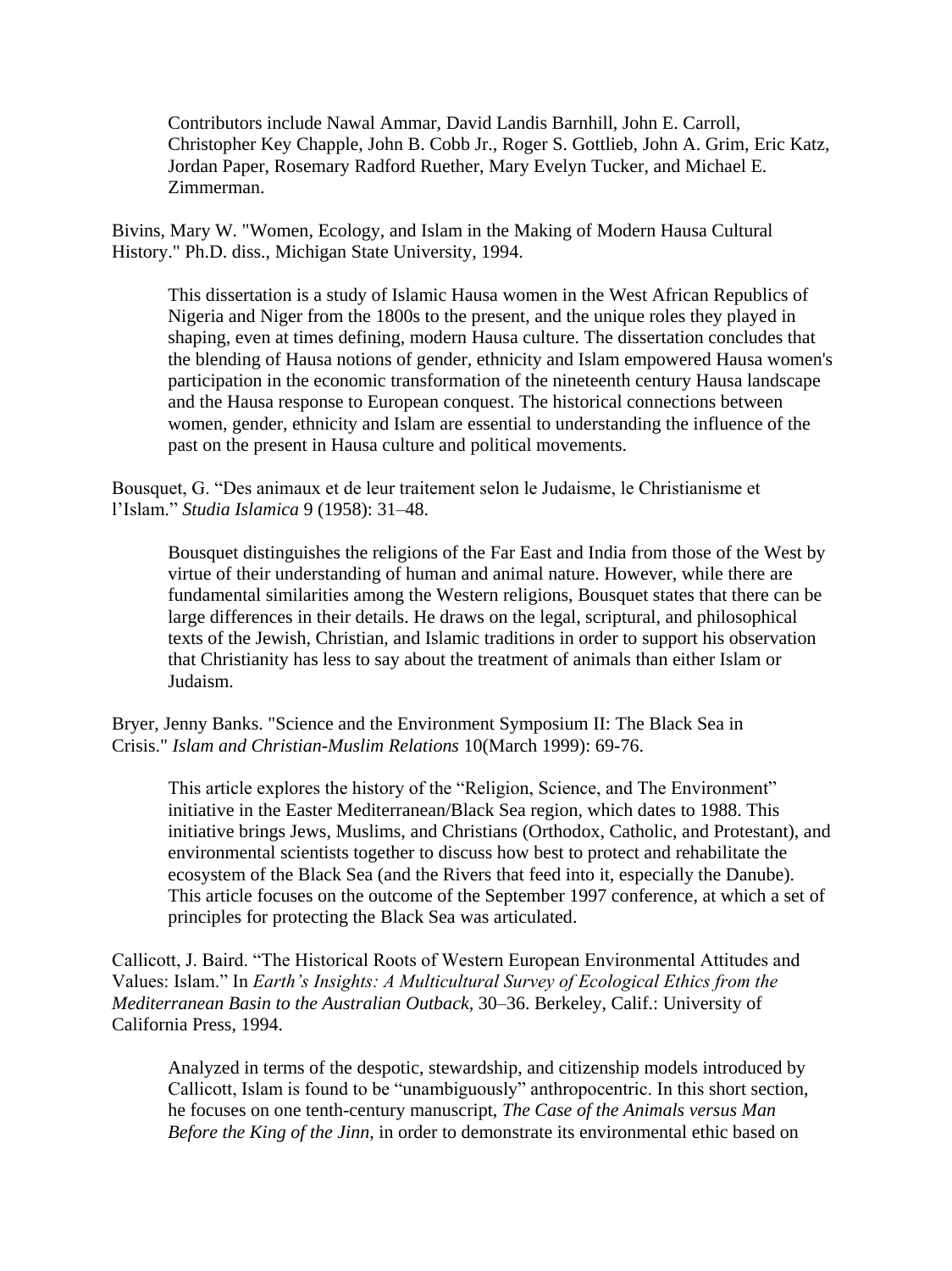an Islamic understanding of humankind's rule over the earth guided by virtues of obedience to God, good character, and good works.

Canan, Ibrahim. *Environmental Ethics in the Light of the Hadiths* (In Turkish)*.* Istanbul: New Asia Press, 1995.

\_\_\_\_\_\_\_. "Environment in Islam." *Yeni Turkiye* 5 (July-August 1995): 27–38.

Canatan, Kadir. "The Paradigmatic Background to the Ecological Crisis and Said Nursi's Cosmological Teachings." Paper presented at the Fourth International Symposium on Bediuzzaman Said Nursi: A Contemporary Approach Toward Understanding the Qur'an: The Example of Risale-i Nur, Istanbul, Turkey, 20–22 September 1998.

Chee Yoke Ling. *Humanity Must Protect Nature: What Islam, Taoism, Hinduism, and Christianity Have to Say about Environmental Protection.* Penang, Malaysia: Third World Science Movement, Consumers Association of Penang, n.d.

Chittick, William. "God Surrounds All Things: An Islamic Perspective on the Environment." *The World and I* 1, no. 6 (June 1986): 671–78.

Damad, Mostafa Mohaghegh. "A Discourse on Nature and Environment from an Islamic Perspective." Tehran: Department of the Environment, 2001. updated n.d. http://www.irdoe.org/hamaiesh/pub2.htm (cited 24 August 2001).

Department of Environmental Protection. *Majmu 'e-ye maqalat-e avalin hamayesh-e eslam va mohit-e zist*. Papers from the first conference on Islam and the Environment. Tehran: Department of Environmental Protection, 1378 (1999).

Dutton, Yasin. "Islam and the Environment: A Framework for Inquiry." *Faiths and the Environment: Conference Papers,* 46–70. Faith in Dialogue, no. 1. London: Centre for Inter-Faith Dialogue, 1996.

Dwivedi, O. P., ed. *World Religions and the Environment.* New Delhi: Gilanjal Publishing House, 1989.

El-Malik, Walied M. H. *Minerals Investment Under Shari'a Law*. Kluwer Law International, 1993.

Starting with a survey of the sources of Islamic law, this book questions the capacity of Islamic law to develop and to adapt itself to the exigencies of time and place using the holy Q'uran. The author argues that, although private ownership of minerals is permissible under Islamic law, it is the consensus of the Muslim dilemma that state ownership of minerals is the best concept to be adopted by states in the public interest.

Erdur, Oguz. "Reappropriating the 'Green': Islamist Environmentalism." *New Perspectives on Turkey* 17 (fall 1997): 151–66.

Erdur demonstrates how the American environmental movement began as a radical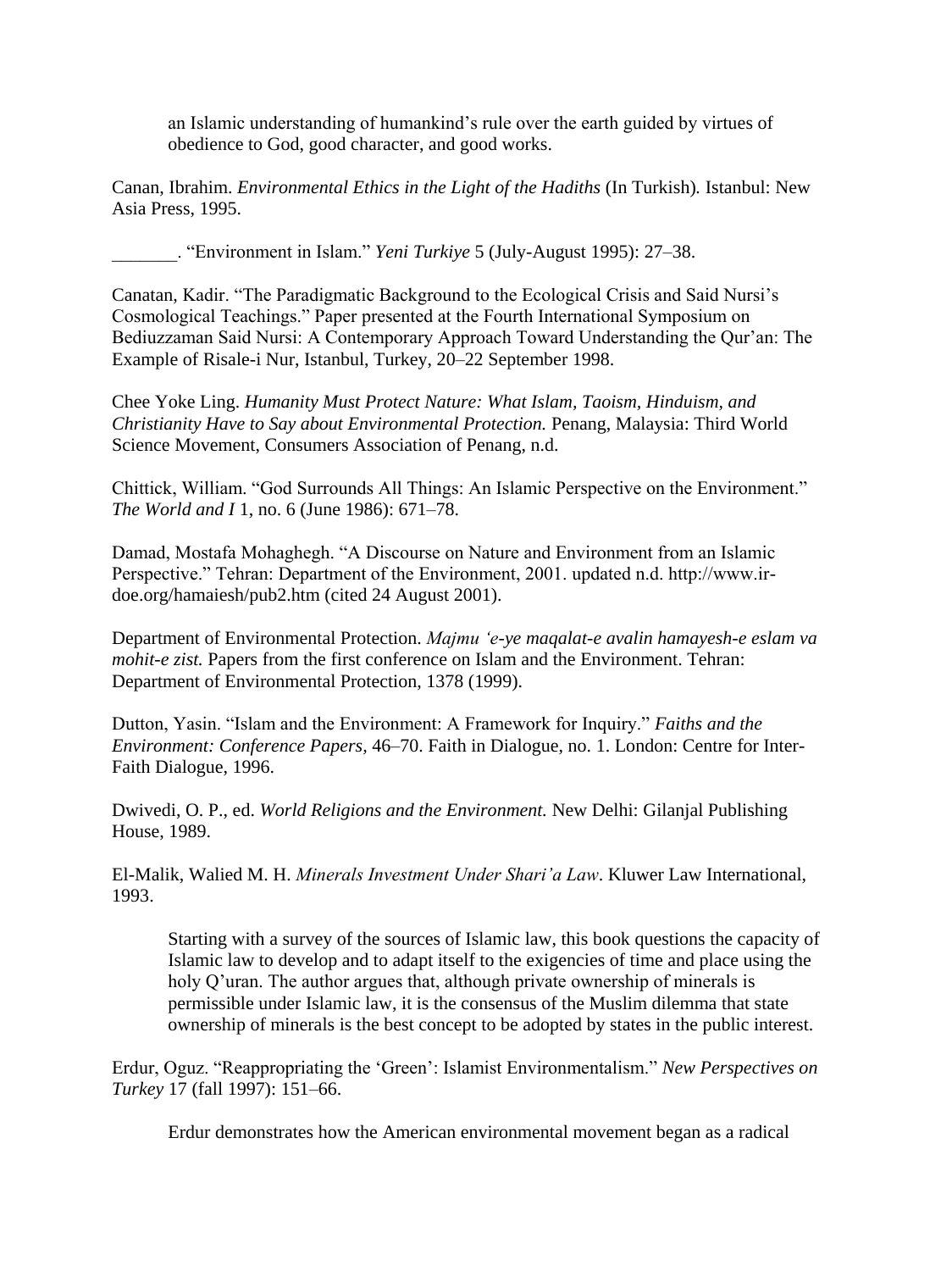critique of Western modernity and was subsequently absorbed into it. He proceeds by illustrating how the struggle against Western modernity and its secular values is actually at the root of the Turkish Islamist environmental agenda. He provides an analysis of both the Islamist stance on overconsumption and population control as well as their proposed collectivist counter-economics which he finds in direct response to Western capitalism.

Faruqui, Naser, Asit Biswas, and Murad Bino, eds. *Water Management in Islam*. Tokyo, Japan: United Nations University Press, 2001.

This edited volume presents Islamic perspectives on a number of proposed watermanagement policies, including water demand management, wastewater reuse, and fair pricing. The book adds to our knowledge of some of the influences on formal policy and informal practice, and makes these ideas available to a broader public. It dispels common misconceptions about the Islamic view on water-management practices, and serves as a concrete example of the benefit of examining development in the context of values and culture. Contributors Include: Odeh Al-Jayyousi, Hussein Amery, Walid Abderrahman, and Dante Caponera. It can be found online at: http://www.idrc.ca/en/ev-9425-201-1-DO\_TOPIC.html.

Feitelson, Eran and Marwan Haddad, eds. *Management of Shared Groundwater Resources: The Israli-Palestinian Case with an International Perspective*. New York: Springer Science and Business Media, 2012.

In the water-scarce Middle East, and especially in the Israeli-Palestinian case, both sides are heavily reliant on a shared aquifer, the Mountain aquifer. This book is the outcome of a seven-year effort to find ways to manage the Mountain aquifer, perhaps the most important resource shared by Israelis and Palestinians. Some chapters explicitly address the way that resource management and the natural environment are understood in terms of cultural values in general and Islam in particular.

Findly, E. "Jahangir's Vow of Non-Violence." *Journal of American Oriental Society* 107, no. 2 (1987): 245–56.

Foltz, Richard. "Ecology in Islam." In *Encyclopedia of Sciences and Religion*. Edited by Anne L. C. Runehov and Lluiz Oviedo, 661-677. The Netherlands: Springer, 2013.

This chapter gives an overview of ecological themes in the Qur'an, in Islamic law, and in conceptions of Allah. Islam is a religion that was born in the desert, and as such the first Muslims seem to have had a keen sense of the fragile balance that existed in the harsh ecosystem that made their lives possible. This awareness is abundantly reflected in the Qur'an, which contains many references to water and other vital natural resources and lays down clear guidelines for their conservation and equitable distribution.

\_\_\_\_\_\_\_\_. *Animals in Islamic Traditions and Muslim Cultures*. Oxford, UK: Oneworld Publications, 2006.

This is the first comprehensive study of the role of animals in the Islamic tradition. Drawing on a wide range of sources, including classic texts in philosophy,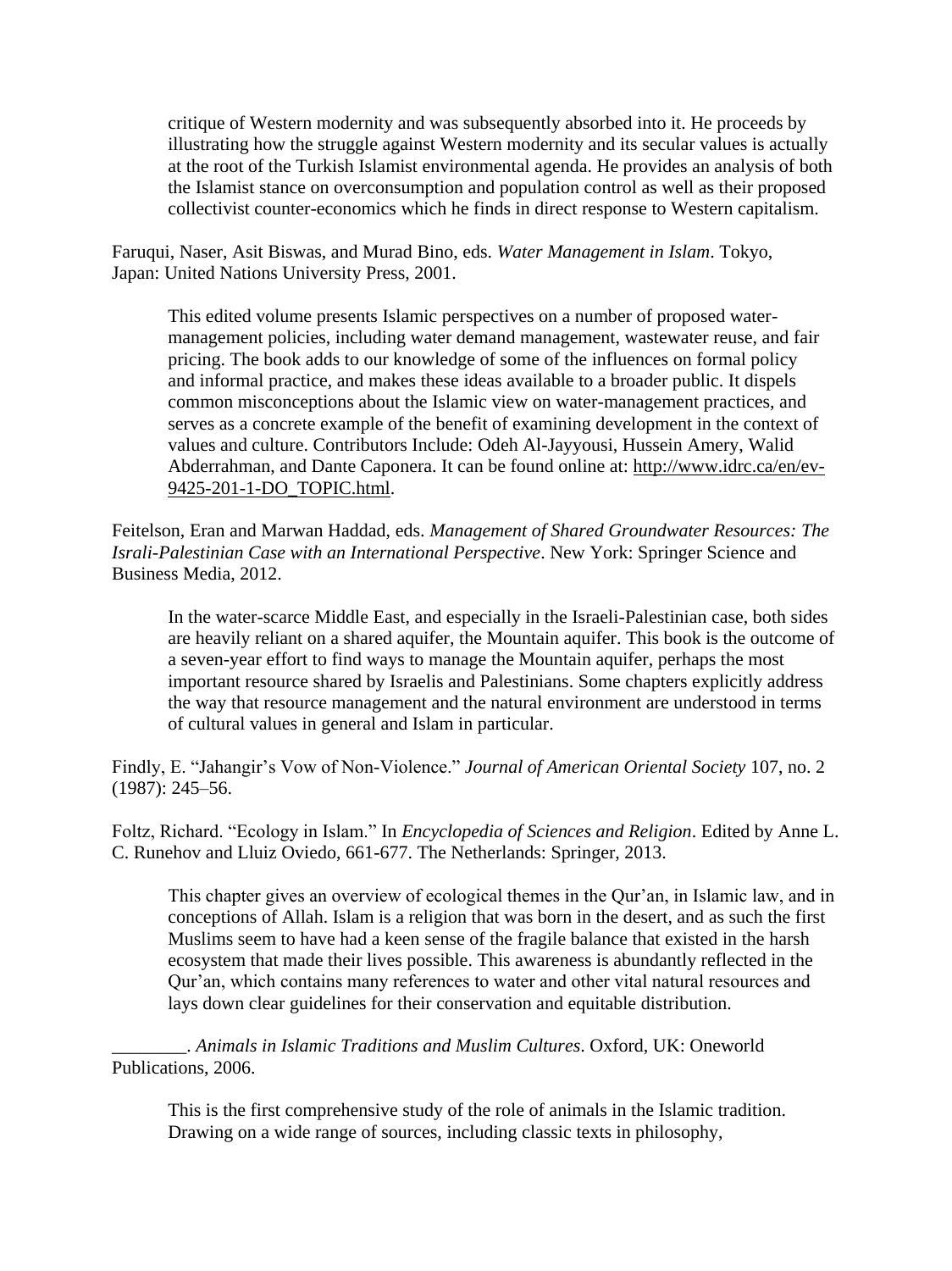literature and mysticism, Foltz traces the development of Islamic attitudes towards animals over the centuries and confronts some of the key ethical questions facing Muslims today.

\_\_\_\_\_\_\_\_. ed. *Environmentalism in the Muslim World*. New York, NY: Nova Science Publishers, 2005.

This edited volume provides an overview of how Muslim activists are responding on the ground to the global environmental crisis. Chapters by Muslim environmentalists survey environmental initiatives in Egypt, Turkey, Iran, Pakistan, Nigeria, and Malaysia. Issues are detailed pointing out both successes and failures and describing the unique challenges facing the world's very diverse Muslim societies in striving to balance development and social justice with preserving the integrity of the earth's life support systems. Contributors include: Ibrahim Özdemir, Safei al-din Hamed, Ali Raza Rizvi, Ali Ahmad, Fazlun Khalid, and Ayman Ahwal.

\_\_\_\_\_\_\_\_. *Worldviews, Religion, and the Environment*. Belmont, CA: Thomson/Wadsworth, 2003.

This anthology explores current environmental and ecological issues amidst the various worldviews, cultures, and traditions that constitute the world's major religions. Part one presents the global conceptual landscape with selections that focus on the spiritual and environmental crises associated with modernity. Part two distills all of the major world religions' perspectives--Eastern, Western, and newly emerging--on contemporary ecological issues. Part three rounds out this collection with an exploration of other cross-cutting motifs in today's enviro-cultural criticism, including radical environmentalism, ecofeminism, ecojustice, and the rising voice of the Global South.

\_\_\_\_\_\_\_. "Is There an Islamic Environmentalism?" *Environmental Ethics* 22, no. 4 (2000): 63–

72.

Foltz briefly outlines the scriptural foundation for an Islamic environmentalism and proceeds directly into a critique of the Islam subsection of the World Religions and Ecology conferences held at Harvard Divinity School's Center for the Study of World Religions. He finds the majority of Muslim scholars more focused on social rather than environmental injustices. Giving examples of environmental legislation implemented by the governments of Saudi Arabia, Iran, and Pakistan in order to illustrate the Islamic tradition of *aql* (rational intelligence), Foltz contrasts this litigation with what he observes as unbalanced and passive responses of *tawakkul* (trust in Allah) to the present environmental crisis experienced by Muslims in other parts of the world.

Foltz, Richard C., Azizan Baharuddin, and Frederick M. Denny, eds. *Islam and Ecology: A Bestowed Trust.* Cambridge, Mass.: Center for the Study of World Religions, Harvard Divinity School, 2003; Distributed by Harvard University Press.

This edited volume, part of the World Religion and Ecology Series, presents a series of 23 essays reinterpreting Islam from an environmental perspective. Many essays draw on the idea of "vice regency" and connect the Islamic understanding of "justice" with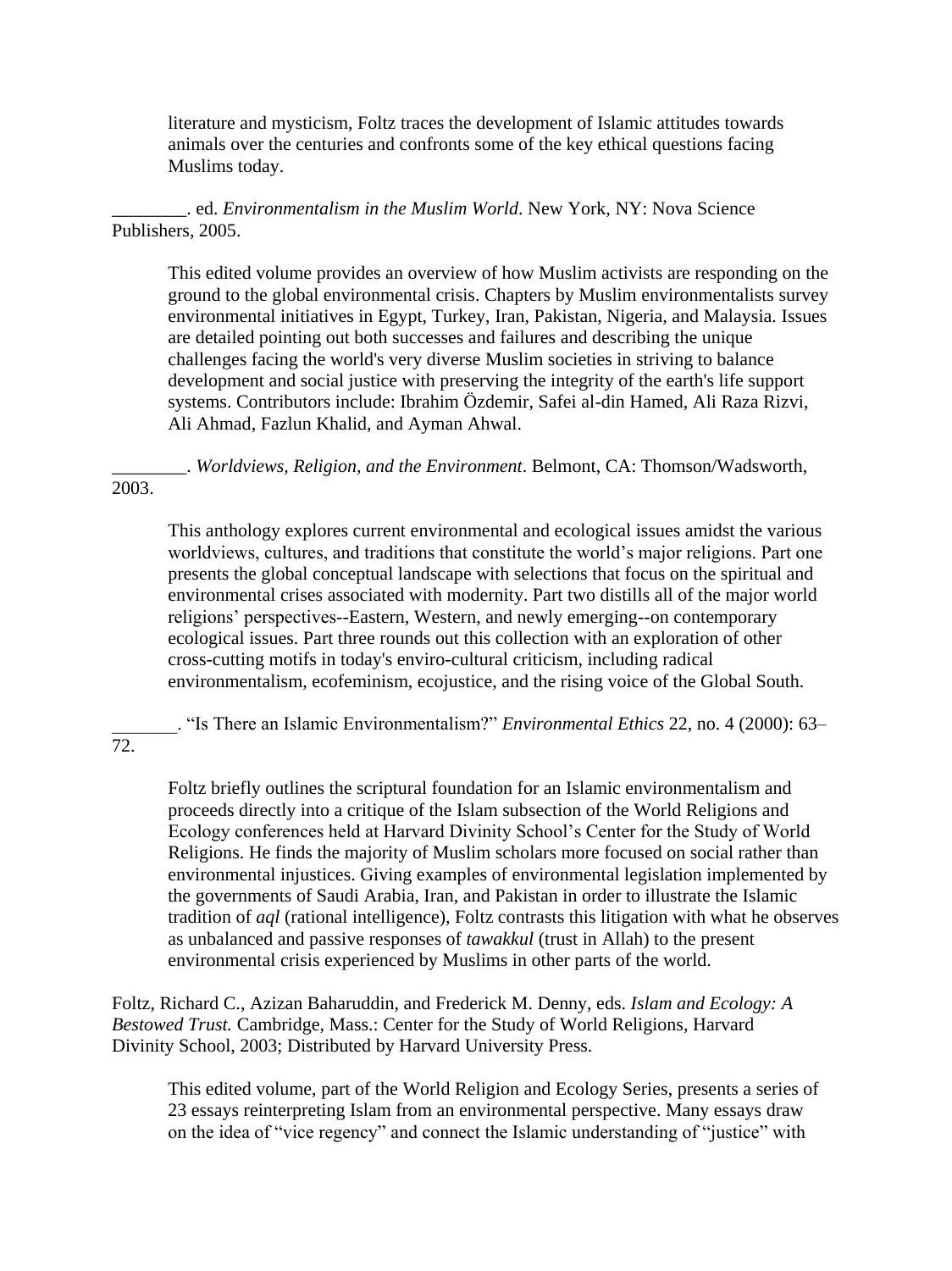ecological concerns. Sections include: "God, Humans and Nature", "The Challenge of (Re)interpretation", "Environmental and Social Justice", "Toward a Sustainable Society", and "The Islamic Garden as Metaphor for Paradise." Contributors include: Abrahim Ozdemir, L. Clarke, Saadia Khawar Khan Chishti, Seyyed Hossein Nasr, S. Nomanul Haq, Nawal Ammar, and Farzaneh Milani.

Forward, Martin, and Mohamed Alam, "Islam." In *Attitudes to Nature,* eds. Jean Holm and John Bowker, 79–100. London: Pinter, 1994.

This chapter is an introduction to an Islamic understanding of sacred order, the anthropocentrism of Islam, and the notion of nature's temporality. Forward and Alam emphasize the Qur'anic revelation that all creation is a sign of Allah and essentially Muslim (submitted to Allah). Other topics include: the spirit-world, science, rights of ownership, human vicegerency, and Allah's sovereignty.

GŸrsel, D. *'evresizsiniz* (You Are Environmentless). Istanbul: Insan Yayincilik, 1989 (In Turkish).

Haleem, Harfiya Abdel, ed. *Islam and the Environment.* London: Ta-Ha Publishers, 1998.

Hamed, Safei El-Deen. "Seeing the Environment Through Islamic Eyes: Application of Shariah to Natural Resources Planning and Management." *Journal of Agricultural and Environmental Ethics* 6, no. 2 (1993): 145–64.

Haq, S. Nomanul. "Islam." In *A Companion to Environmental Philosophy,* ed. Dale Jamieson, 111–29. London: Blackwell, 2001.

Hashem, Mazen. "Contemporary Islamic Activism: The Shades of Praxis." *Sociology of Religion* 67.1(Spring 2006): 23-41.

Helminski, Camille, ed. *The Book of Nature: An Anthology of Spiritual Perspectives on Nature*. Chicago, IL: Independent Publishers Group, 2006.

This is an anthology of spiritual perspectives on nature and the environment, highlighting the human role in honoring and maintaining the balance. While themes from the Qur'an introduce each chapter, it also includes the wisdom of other faith traditions. Part One looks at the "Basic Principles" of Unity, Interdependence, Power & Beauty, Communication, Adaptability, Creativity & Transformation, Endurance & Rejuvenation. Part Two includes sections on the Four Elements and The Communities (Species) of Life. The Final Section is "Caring for God's Creation."

Helmy, N. *Islam and Environment 2–Animal Life.* Kuwait: Environment Protection Council, 1989.

Hope, Marjorie, and James Young. "Islam and Ecology." *Cross Currents* 44.2(Summer 1994): 180-193.

This article explores the work done in Islam and Ecology by Seyyed Hossein Nasr.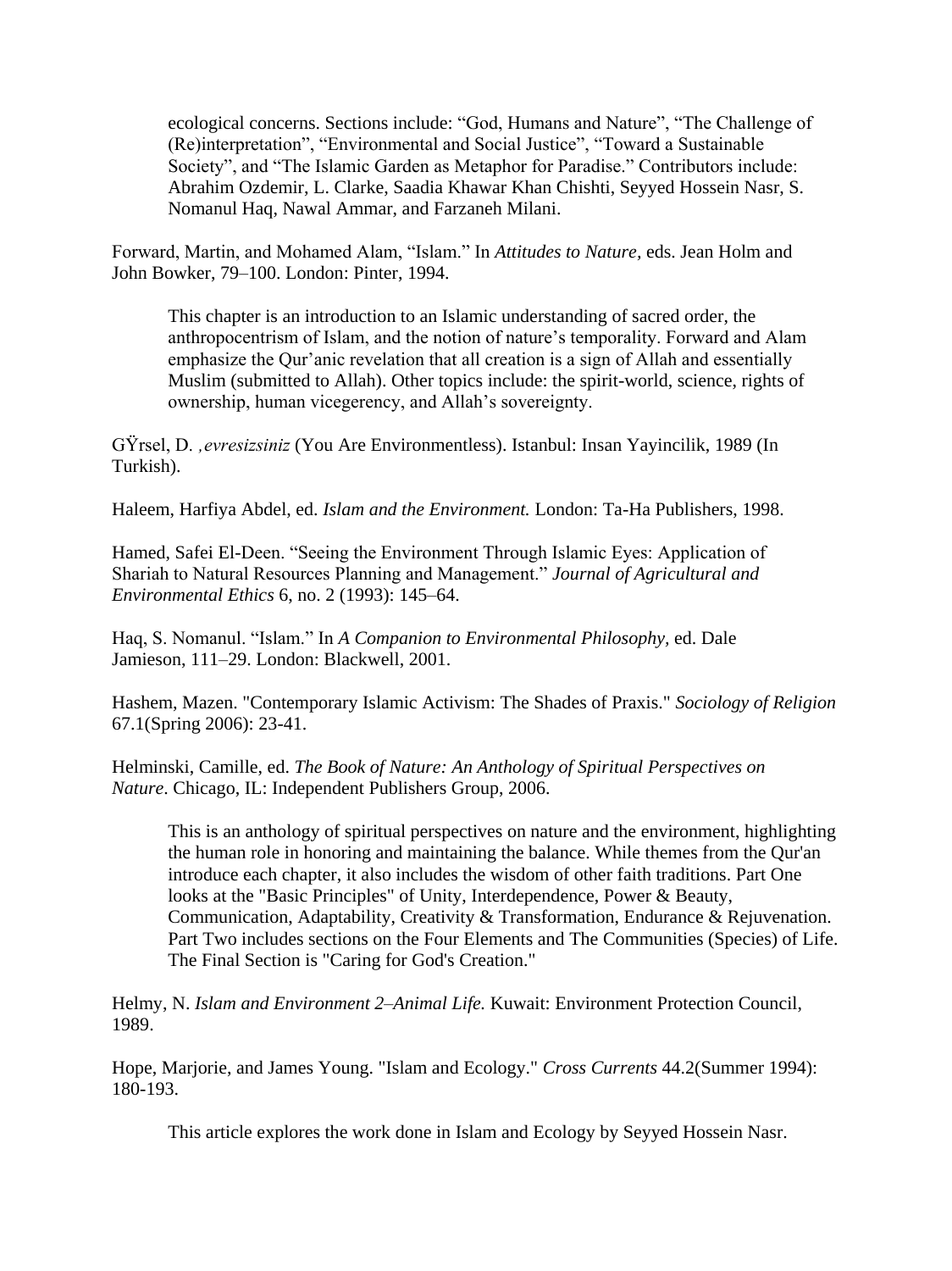Nasr argues that any Environmental understanding founded in Islam must include: the notion of transcendence, a correspondence between the microcosm and macrocosm, a critique of the dogma of Darwinian evolution (which he argues destroys any notion of nature as sacred), a critique of fundamentalist versions of Islam, and a better understanding of the human place in nature through the concept of vice regency. Finally the authors compare Nasr's ecological "way" with that of Thomas Berry.

Hrynkow, Christopher. "Ecology and Islam." In *Muhammad in History, Thought, and Culture: An Encyclopedia of the Prophet of God, Volume 1*. Edited by Coeli Fitzpatrick and Adam Hani Walker, 157-161. Santa Barbara, CA and Oxford: ABC-CLIO, 2014.

This chapter serves as a general reference of the area of study known as Islam and ecology, which is part of the broader field of religion and ecology. This overview contextualizes this topic within the life and themes of the prophet Muhammad.

Husaini, S. Waqar Ahmad. *Islamic Environmental Systems Engineering.* London: Macmillan, 1980.

Husaini provides a brief background on the role of revelation and reason in the Qur'an linking each with systems of personal and social ethics as well as with *shari'a* (revealed) and *fiqh* (substantive) law. He proceeds to focus in detail on the relationship of environmental engineering systems planning with Islamic philosophy of knowledge and education, jurisprudence, state and comparative politics, and welfare economics. Husaini concludes by evaluating the possibility of a socio-cultural rejuvenation of developing Muslim countries with regard to primary values found in *shari'a* and secondary values provided by *fiqh,* thereby suggesting that a humanistic-social science component derived from an Islamic ideological perspective be included in engineering education.

I-Abbas, Fakhar. *Animal's Rights in Islam: Islam and Animal Rights*. Saarbrücken, Germany: VDM Verlag, 2009

This book is an effort to highlight the importance and treatment of wildlife according to Islamic injunctions. The need for compiling this work was felt during a country wide campaign that was supervised by the author on behalf of the World Society for the Protection of Animals (WSPA). The campaign was aimed at assessing and curbing bear abuses such as bear baiting, dancing etc. A common Muslim may not know that Islam strictly prohibits unnecessary loss of wildlife and there are many Hadith of Prophet Muhammad (SAW) that highlight the conservation of this important aspect of nature. This is an effort to make people understand the importance and rights of animals in the light of Islamic teachings.

Ibrahim, F. *Ecological Imbalances in the Republic of Sudan.* Bayreuth: Druckhaus Bayreuth Verlagsgesellschaft, 1984.

Idris, Jaafar Sheikh. "Is Man the Vicegerent of God?" *Journal of Islamic Studies* 1 (1990): 99– 110.

Ikhwan al-Safa (The Brethren of Purity). *The Case of the Animals versus Man Before the*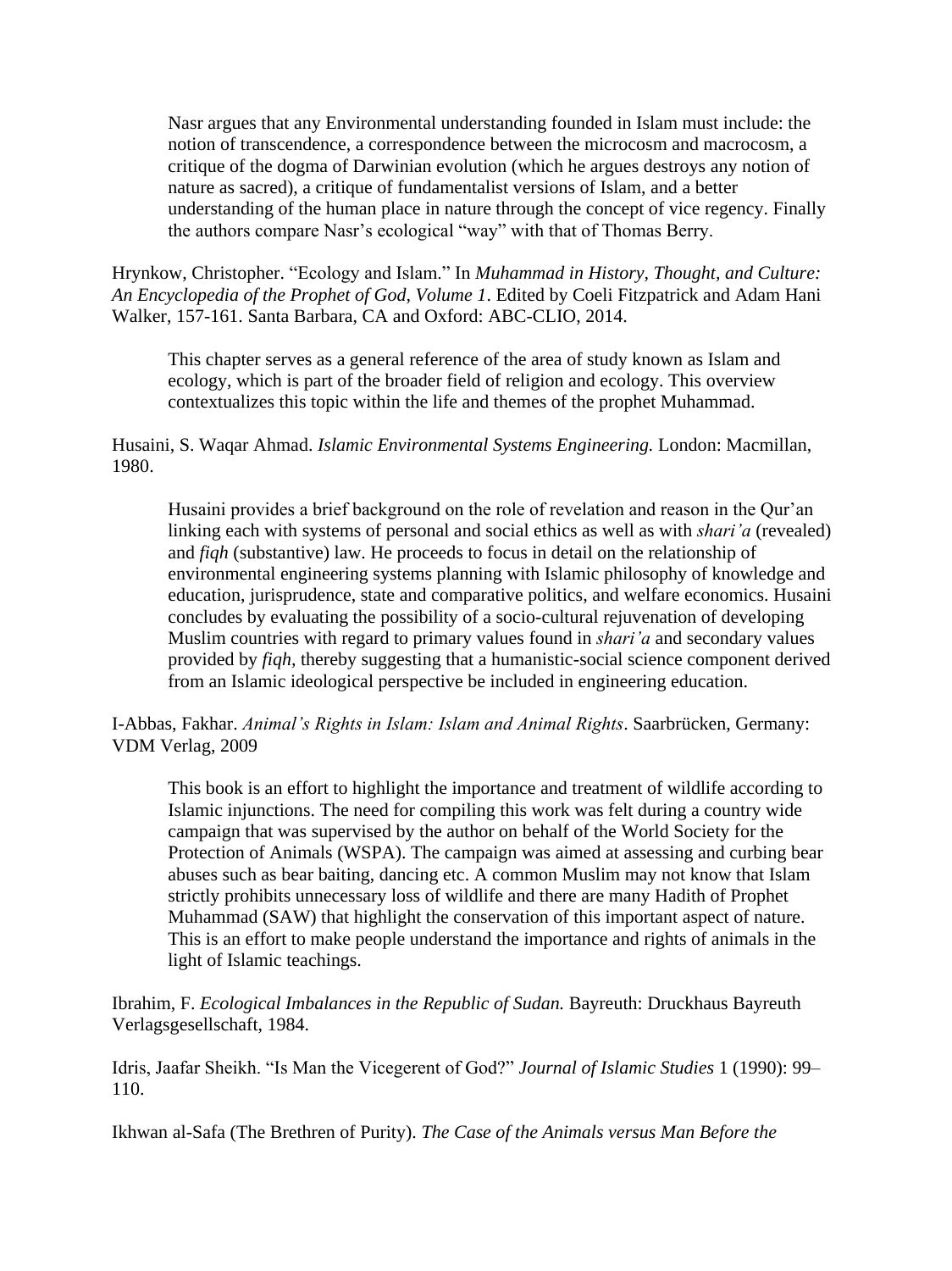*King of the Jinn.* Translated by Lenn Evan Goodman. Boston: Twayne Publishers, 1978.

Goodman's thorough introduction to this translation shows how contemporary concepts such as ecosystems, eco-niche, succession, and interdependence are hidden in this moral tale about animals' dissatisfaction with the actions of humankind. He also provides the historical background and philosophical underpinnings of the Brethren of Purity.

International Union for the Conservation of Nature (IUCN)-Pakistan. *The Pakistan National Conservation Strategy.* Karachi: IUCN, 1992.

Izz al-Din, Muil Yusuf. *The Environmental Dimensions of Islam.* Cambridge: Lutterworth, 2000.

Given that "environmental ethics" is often seen as a Western import in the Muslim world, this book develops an Islamic understanding of environmental issues based upon the Qu'ran and Hadith. The author argues that the concepts of hima [protected zones], shumul [comprehensiveness], tarazan [balance], waqi'iyya [positivism], and "purity in all things," provide support for the conclusion that Islam teaches an inherent respect for nature.

\_\_\_\_\_\_\_\_. "Islam and the Environment: Theory and Practice." *Journal of Beliefs and Values* 18, no. 1. (1997): 47–58.

\_\_\_\_\_\_\_\_. "Islamic Environmental Ethic, Law, and Society." In *Ethics of Environment and Development: Global Challenge and International Response,* eds. J. Ronald Engel and Joan Gibb Engel, 189–98. Tucson, Ariz.: University of Arizona Press, 1990.

Izzi Deen illustrates an environmental strategy found within the relationship between Islamic ethics and law. After giving eight reasons for protecting the environment, he discusses the traditional Islamic land and resource management practices of *hima* and *harim*. He concludes by stressing that humankind is a "maintainer" and not an "owner" of creation and by urging that environmental education be offered with attention to both science and Islamic belief.

Izzi Dien, Mawil. "Islamic Concepts of Creation and Environmental Sustainability." In Neil Spurway, ed. *Creation and Abrahamic Faiths*. Cambridge Social Publishing: Cambridge, 2008, 119-135.

Why are we here and why is there a here for us to inhabit? This question is the focus of the book. Bringing together perspectives from both religion and science, this book draws attention to creation stories from the monotheistic religions, drawing out the science behind religious stories.

Jazayery, Hashem Najy. *Hemayat az heyvanat dar eslam* (The Importance of Animals in Islam). Qom: Dar al-saqalin, 1379 (2000).

Johnson-Davies, D. *The Island of Animals, Adapted from an Arabic Fable.* Austin, Tex.: University of Texas Press, 1994.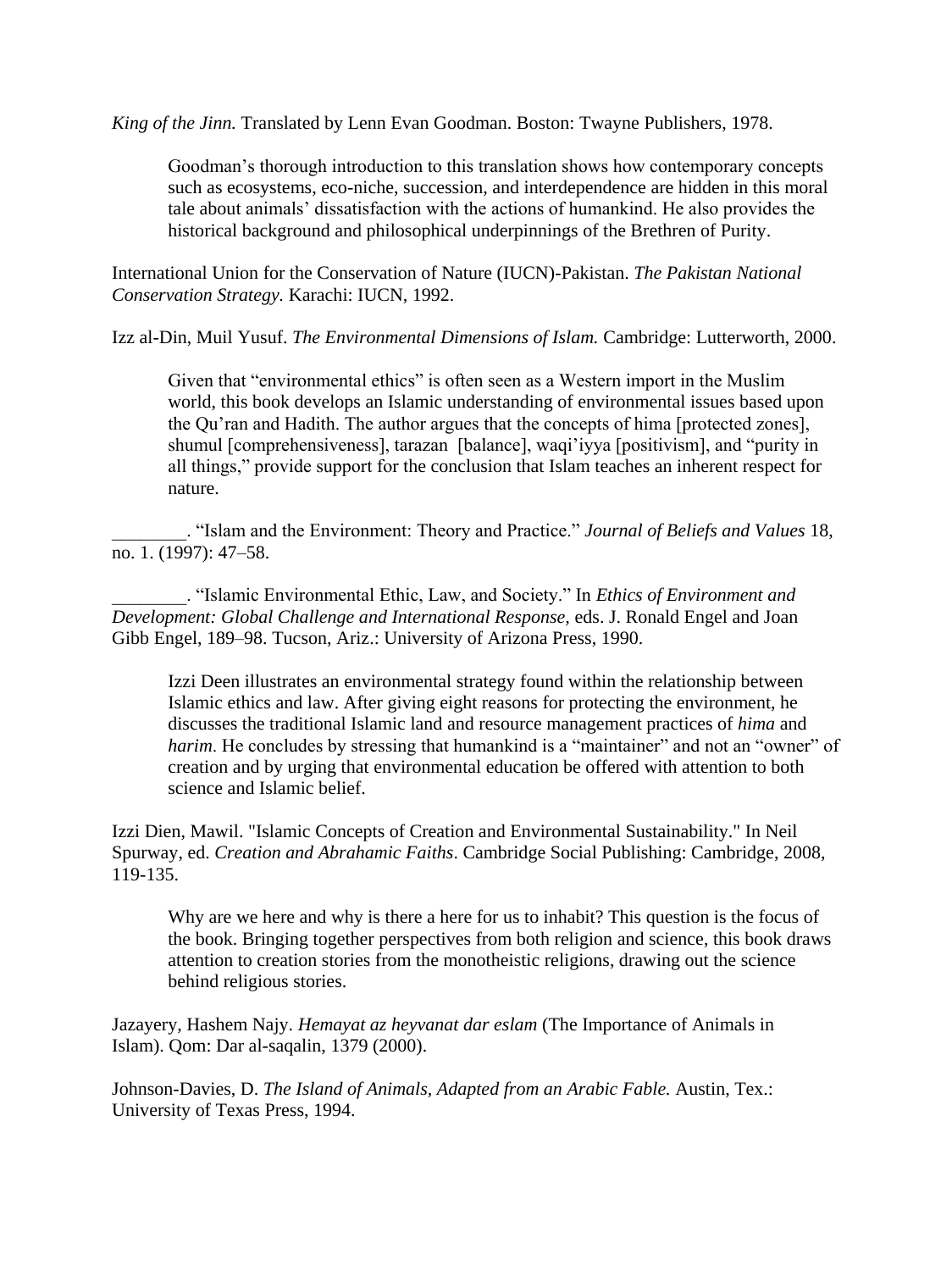Johnston, David*. Earth, Empire, and Sacred Text: Muslims and Christians as Trustees of Creation*. Oakville, CT: Equinox Publishing, 2010.

This book examines the Muslim-Christian theology of creation and humanity, aiming to construct a dialogue to enable both faiths to work together to preserve our planet, to bring justice to its most needy inhabitants, and to contribute to peace-building. The author opens with an analysis of the influential shift from the Cartesian view of the autonomous, disembodied self to a self-defined in discourse, community and culture. The idea of Adam's God-mandated trusteeship is then outlined, from Islamic commentaries of the classical period to writings of Muslim scholars in the modern and postmodern periods. This is examined alongside the concept of human trusteeship/stewardship under God in Christian and Jewish writers. The book concludes by highlighting the essential elements for a Muslim-Christian theology of human trusteeship.

\_\_\_\_\_\_\_\_. "Toward Muslims and Christians as Joint Caretakers of Creation in a Postmodern World." Ph.D. diss., Fuller Theological Seminary, 2001.

This dissertation develops a Muslim-Christian theological discourse about humanity and creation. A first section makes explicit issues surrounding the transition from modernity to postmodernity. The second section presents quranic data surrounding the vision of humankind as God's mandated trustee of creation and then looks to the Bible's understanding of the imago. The Genesis account of humanity's dominion over the earth and their creation in the image of God neatly parallels the quranic concept of the human caliphate. The third section deals development theory, finding that whereas the goal of "sustainable development" is inevitable to some extent, "earth community" is a more appropriate paradigm. In concluding, the author suggests that working on these problems together, Muslims and Christians will find common ground.

Joma, Hesam Addin Abdul Salam. "The Earth as a mosque: Integration of the traditional Islamic environmental planning ethic with agricultural and water development policies in Saudi Arabia." Ph.D. diss., University of Pennsylvania, 1991.

Abstract: An ethical system must do two things: It must envision a particular way of life and it must work out a path to the realization of that way of life that is internally consistent, yet workable in the real world. Surprisingly, recent ecological ethics have failed to realize these two components of an ethical system. From Leopold's Land Ethic to Deep Ecology, no coherent ethical system was born. Most of the prevailing ecological ethics suffer from being too abstract or utopian in principle. The dissertation asserts that Islam, as a religion and a way of life, is capable of providing man with a comprehensive ethical system. Islamic environmental values represent the theoretical part while the Islamic Institutions and laws provide the operational component of the ethical system. "Earth as a Mosque" ideal is a proposed concept that combines theoretical and operational principles, and can provide an alternative Islamic environmental ethic. The dissertation deals with major policy conflicts that have arisen in developing agriculture and water resources in Saudi Arabia. Recently, the Kingdom's strategy for achieving selfsufficiency in food commodity has created serious environmental conflicts. Severe groundwater depletion, soil salinity, inefficient use of irrigation technology, lack of land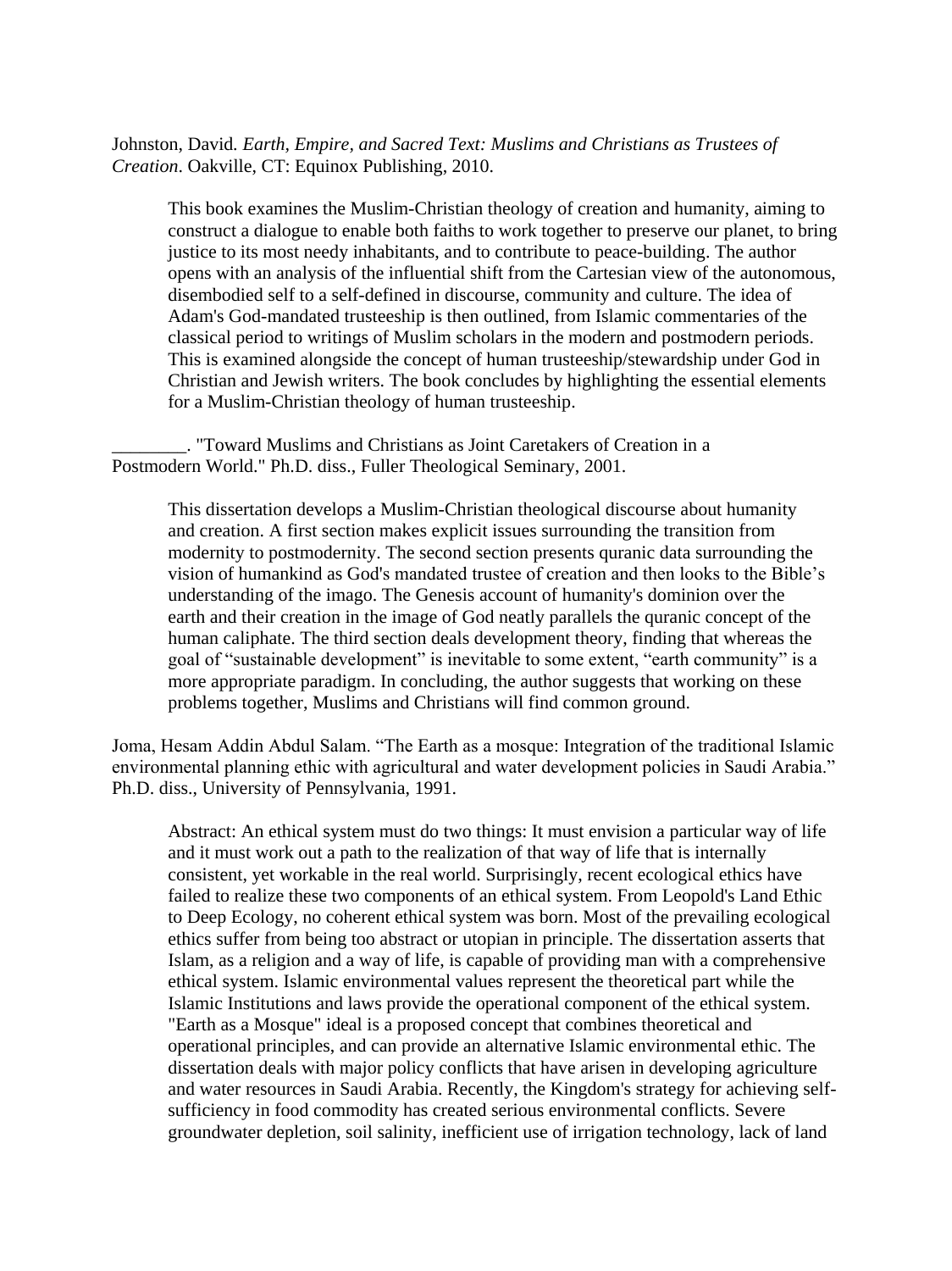use management and control, and inefficient administrative organization are all symptoms of policy and decision-making conflicts. The assertion is that the integration of Islamic environmental planning principles--derived from the Islamic Shari'ah--with the existing Saudi policies for agriculture and water development can generate many solutions to these problems. Tazkiah, an Islamic alternative to conventional Western "development" concept, is introduced as an integral part of Islamic environmental principles. The dissertation proposes a new Ministry for the Environment in Saudi Arabia. The new Ministry is inspired by the traditional Islamic institution of Hisbah. The consolidation of relevant environmental affairs within the proposed Ministry is a response to the existing sectoral approach dealing with the environmental problems. The proposed Ministry is based on the holistic Islamic approach and the Islamic values of justice, modernation and equilibrium. The proposed ministry is responsible for producing an environmental impact statement based on the Shari'ah injunctions.

Kaplan, Jeffrey. "Review of Mawil Izzi Dien's The Environmental Dimensions of Islam." *Worldviews: Environment, Culture, Religion* 5, no. 1 (2001): 110–12.

Khalid, Fazlun. *Qur'an: Creation and Conservation.* Birmingham, United Kingdom: IFEES, 1999.

Khalid, Fazlun, and Joanne O'Brien, eds. *Islam and Ecology.* New York: Cassell, 1992.

This volume includes a significant number of Qur'an and Hadiths references illustrating Islam's spiritual perspective on nature. Other topics include: ethics and the environment, science, natural resources, trade, commerce, desert reclamation, and notions of conservation in Islamic texts/practices.

Kilic, Sadik. "The Message of the Risale-i Nur in the Ecological Context." Paper presented at the Fourth International Symposium on Bediuzzaman Said Nursi: A Contemporary Approach Toward Understanding the Qur'an: The Example of Risale-i Nur, Istanbul, Turkey, 20–22 September 1998.

Kula, Erhun. "Islam and Environmental Conservation." *Environmental Conservation* 28, no. 1  $(2001): 2-9.$ 

Llewelyn, Othman. "Desert Reclamation and Conservation in Islamic Law." *The Muslim Scientist* 11, no. 9 (1982): 9–29.

Lovejoy, Paul. *Ecology and Ethnography of Muslim Trade in West Africa*. Trenton, NJ: Africa World Press, 2005.

Manzoor, S. Parviz. "Environment and Values: An Islamic Perspective." In Touch of Midas Scientific Values and the Environment in Islam and the West, ed. Ziauddin Sardar, 150–70. Manchester: Manchester University Press, 1984.

Masri, Al-Hafiz. *Animal Welfare in Islam*. Markfield: Islamic Foundation, 2007.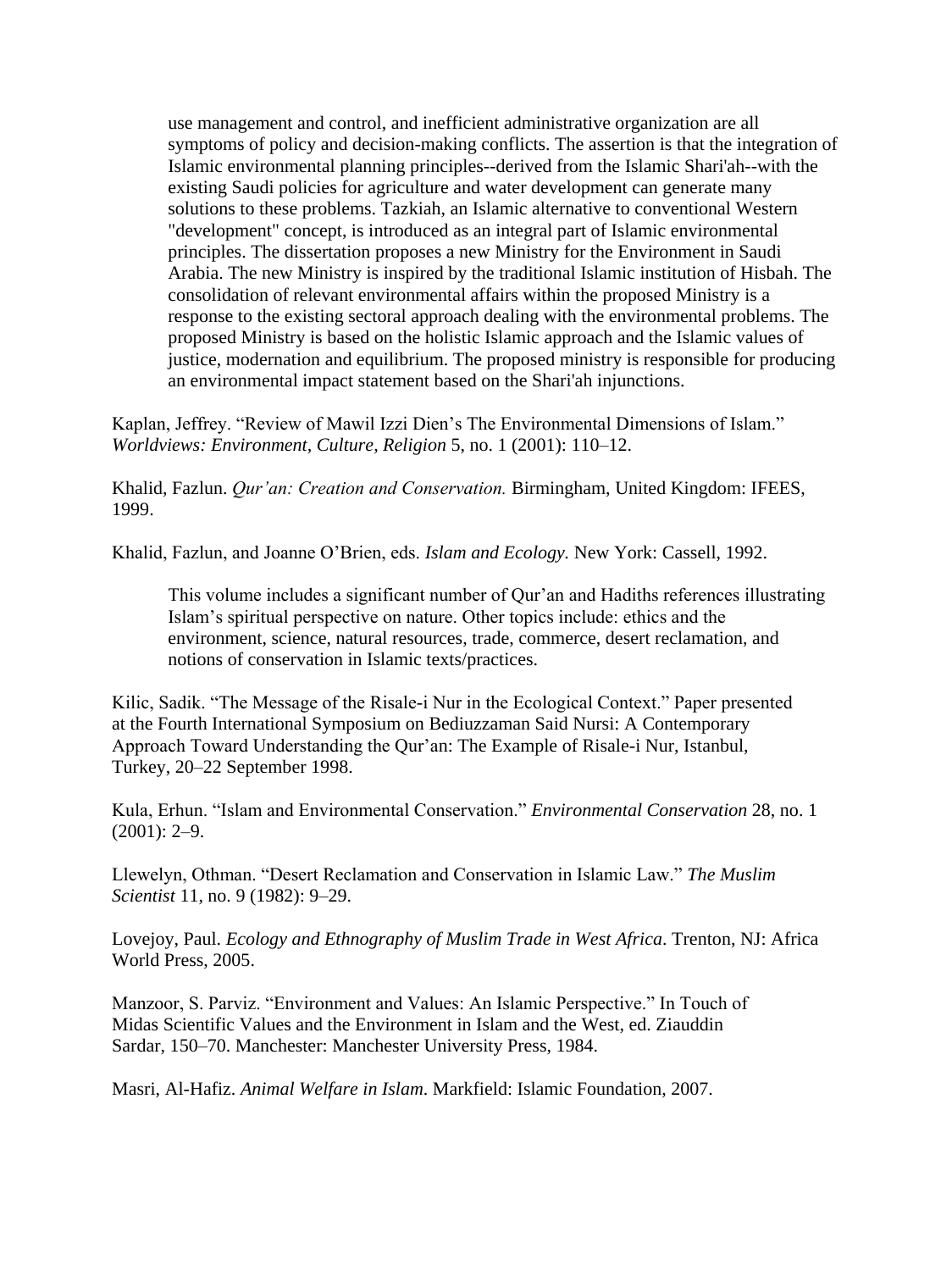This pioneering modern classic examines the Islamic principles of kindness and compassion toward animals. It compares animal sacrifice as practiced by the world's major religions and highlights the ethical issues that the mass production of meat raises, advocating alternative ways to produce halal meat in an appropriate manner.

\_\_\_\_\_\_\_\_. *Islamic Concern for Animals.* Petersfield, Hants, England: The Athene Trust, 1987.

While lamenting the fact that scripture in all religions has ceased to be taken seriously, Masri utilizes Qur'an and Hadiths extensively. Drawing particular attention to animal consciousness, Masri suggests that animal consciousness, although not like human consciousness, is significantly more than simply instinct and intuition. Masri also elaborates on other important concepts such as the "homogeneous organism" of life and "joint tenancy." This text is provided in both English and Arabic.

\_\_\_\_\_\_\_. "Animal Experimentation: The Muslim Viewpoint." In *Animal Sacrifices: Religious Perspectives on the Use of Animals in Science,* ed. Tom Regan, 171–98. Philadelphia, Pa.: Temple University Press, 1986.

Masri addresses the moral implications of the religious claim that humans are the apex of value in the world. His essay reflects on animal psyches and communities, humanity's place in the order of species, and animal welfare (e.g., the preservation of species, fair share in natural resources, Islamic law, traditional slaughter, cruelty to animals, and pain and disfigurement in animal experimentation).

McKay, Jeanne E., Fachruddin M. Mangunjaya, Yoan Dinata, Stuart R. Harrop, and Fazlun Khalid. "Practise What You Preach: A Faith-based Approach to Conservation in Indonesia." *Oryx* FirstView (2013): 1-7.

Abstract: Faith-based teachings on the environment have been identified as a potentially effective form of conservation outreach but one that remains largely untested. Indonesia contains 10% of the world's tropical rainforests and is the most populous Muslim country. A faith-based approach to conservation could therefore yield significant conservation benefits here. Within Islam several key principles in the Qur'an underpin and outline the role of humans in nature conservation. Here, we report on a Darwin Initiative project component that sought to assess the applicability of Islamic teachings to conservation action in West Sumatra. We developed waterconservation-themed sermons that were delivered by project-trained religious leaders in 10 mosques and nine Islamic boarding schools during the holy month of Ramadan. We conducted entry–exit questionnaire surveys to assess levels of concern, awareness and intent to act amongst male ( $n = 389$ ) and female ( $n = 479$ ) worshippers. The results revealed that greater attention should be paid to raising awareness of the linkages between Islam and conservation rather than on conservation principles alone, which were already adequately understood. This study provides the first insights into the important role that women could play within a faith-based project. Female respondents demonstrated greater knowledge and understanding of Islamic teachings about the environment and the services provided by watershed forests. They were also more likely to contribute to conservation activities, suggesting that future projects should seek to involve this often marginalized stakeholder group fully, as well as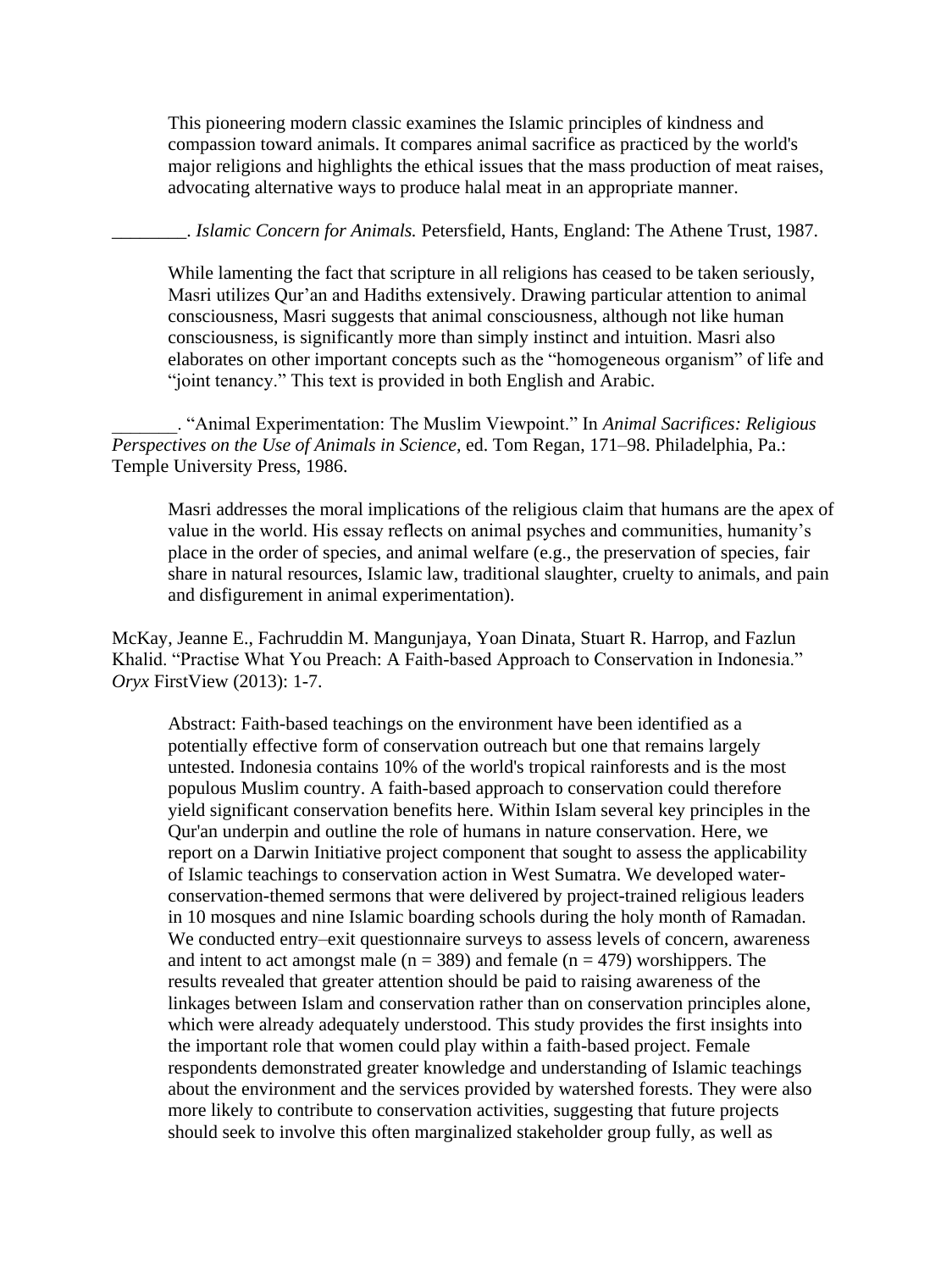provide practical ways for men and women to transform words into action.

Meier, Fritz. "The Problems of Nature in the Esoteric Monism of Islam," trans. R. Mannheim. In *Spirit and Nature: Papers from the Eranos Yearbooks,* ed. Joseph Campbell, 149–203. New York: Pantheon, 1954.

Mikhail, Alan. *The Animal in Ottoman Egypt*. New York: Oxford University Press, 2014.

In this book, historian Alan Mikhail puts the history of human-animal relations at the center of transformations in the Ottoman Empire from the sixteenth to the nineteenth centuries. Mikhail uses the history of the empire's most important province, Egypt, to explain how human interactions with livestock, dogs, and charismatic megafauna changed more in a few centuries than they had for millennia. Including specific attention to the role of Muslim values and practices, the book highlights the importance of integrating Ottoman history with issues in animal studies, economic history, early modern history, and environmental history.

\_\_\_\_\_\_\_\_. *Under Osman's Tree: The Ottoman Empire, Egypt, and Environmental History*. Chicago & London: The University of Chicago Press, 2017.

This book discusses the environmental history of the Ottoman Empire—the longestlasting empire in the history of Islam. Underlying every aspect of the Ottoman Empire's epic history, from the fourteenth century to the twentieth century, is its successful management of natural resources. *Under Osman's Tree* analyzes this rich environmental history to understand the most remarkable qualities of the Ottoman Empire—its longevity, politics, economy, and culture.

Musselman, Lytton John. *Figs, Dates, Laurel, and Myrrh: Plants of the Bible and the Quran*. Portland, OR: Timber Press, 2007.

This book celebrates the plants of the scriptures of Abrahamic faiths (Islam, Christianity, and Judaism), including the Hebrew Bible, the New Testament, the Apocrypha, and the Quran. The descriptions include the plants' botanical characteristics, habitat, uses, and literary context. Presenting a variety of quotations and interpretations, this book provides numerous sources for developing more intimate knowledge of plants.

Narayan, Rajdeva, ed. *Ecology and Religion: Ecological Concepts in Hinduism, Buddhism, Jainism, Islam, Christianity, and Sikhism*. Muzaffarpur: Institute for Socio-Legal Studies, 2003.

Nasif, Abdullah Omar. "The Muslim Declaration of Nature." *Environmental Policy and Law* 17, no. 1 (1987): 47.

Nasr, Seyyed Hossein. *Man and Nature: The Spiritual Crisis in Modern Man.* Rev. ed. Chicago, Ill.: Kazi Publishers, 1997, c1967.

Based on his University of Chicago lectures (1966), this book describes how the positivist tradition has de-ontologized science. Nasr provides a history of the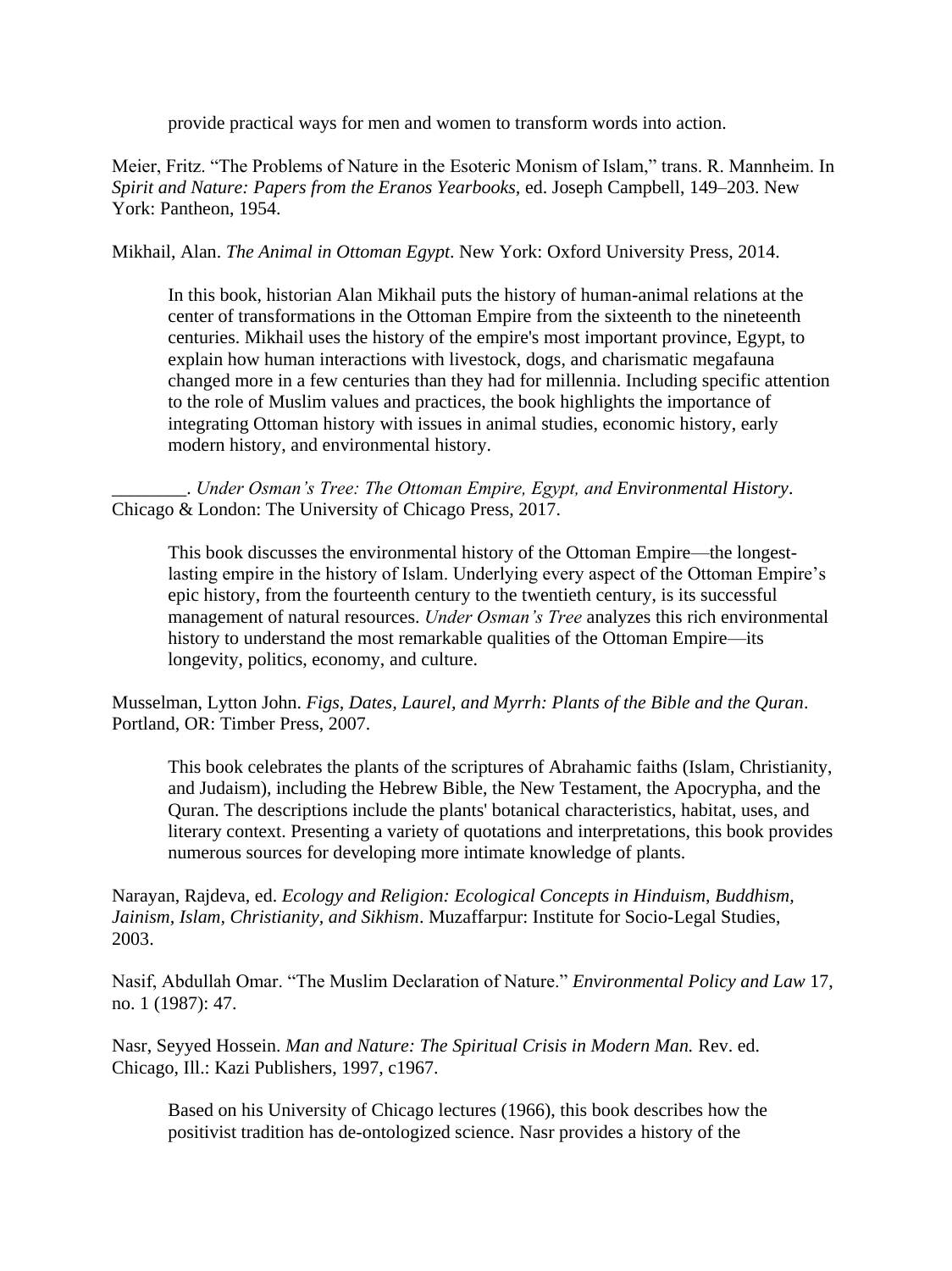environmental crisis, its intellectual and historical causes, the metaphysical principles of nature, and their application to the contemporary situation. He emphasizes the possibility of remaining true to revelation while also meeting the rigorous demands of intellectual pursuit.

\_\_\_\_\_\_\_\_. *Religion and the Order of Nature.* New York: Oxford University Press, 1996.

Compiled from the University of Birmingham's Cadbury Lectures (1994), this book gives a historical critique of the orientations toward nature found within world religions and various Western philosophical traditions. Nasr stresses that studying across religious frontiers has the potential to enrich and/or remind one of the sacred encounter with nature.

\_\_\_\_\_\_\_\_. "Islam and the Environmental Crisis." In *Spirit and Nature,* eds. Steven C. Rockefeller and John C. Elder, 83–108. Boston: Beacon Press, 1992.

Taken from an address given at the Middlebury College "Spirit and Nature Symposium" (1990), this text argues that religion has both an ethical and intellectual component. Succinctly elucidating the history of scientific method in both Western and Islamic scholarship, Nasr suggests that the environmental crisis can only be cured through the spiritual healing of humankind.

\_\_\_\_\_\_\_\_. "The Ecological Problem in Light of Sufism: The Conquest of Nature and the Teachings of Eastern Science." In *Sufi Essays.* 2d ed., ed. Seyyed Hossein Nasr, 152–63. Albany, N.Y.: State University of New York Press, 1991.

Nasr argues that Islam has served as an intermediary between Western and Eastern epistemologies. This conjunction of thought, expressed best in the Sufi tradition, provides the basis for a qualitative/quantitative science that Nasr believes would unveil the unicity and interrelationship of nature, thereby providing potential solutions to the ecological crisis.

\_\_\_\_\_\_\_\_. "Islam and the Environmental Crisis." *The Islamic Quarterly* 34, no. 4 (1991): 217–  $\overline{34}$ 

\_\_\_\_\_\_\_\_. "Islam and the Environmental Crisis." *Journal of Islamic Science* 6, no. 2 (1990): 217–34.

Othman, Fadil, and Johan Sohaili. "Man's Duty to Protect the Environment." *The New Straits Times,* 10 December 1998, 2.

Ozdemir, Ibrahim. "Bediuzzaman Said Nursi's Approach to the Environment." Paper presented at the Fourth International Symposium on Bediuzzaman Said Nursi: A Contemporary Approach Toward Understanding the Qur'an: The Example of Risale-i Nur, Istanbul, Turkey, 20–22 September 1998.

\_\_\_\_\_\_\_\_. *The Ethical Dimension of Human Attitude Toward Nature.* Ankara: Ministry of Environment, 1997.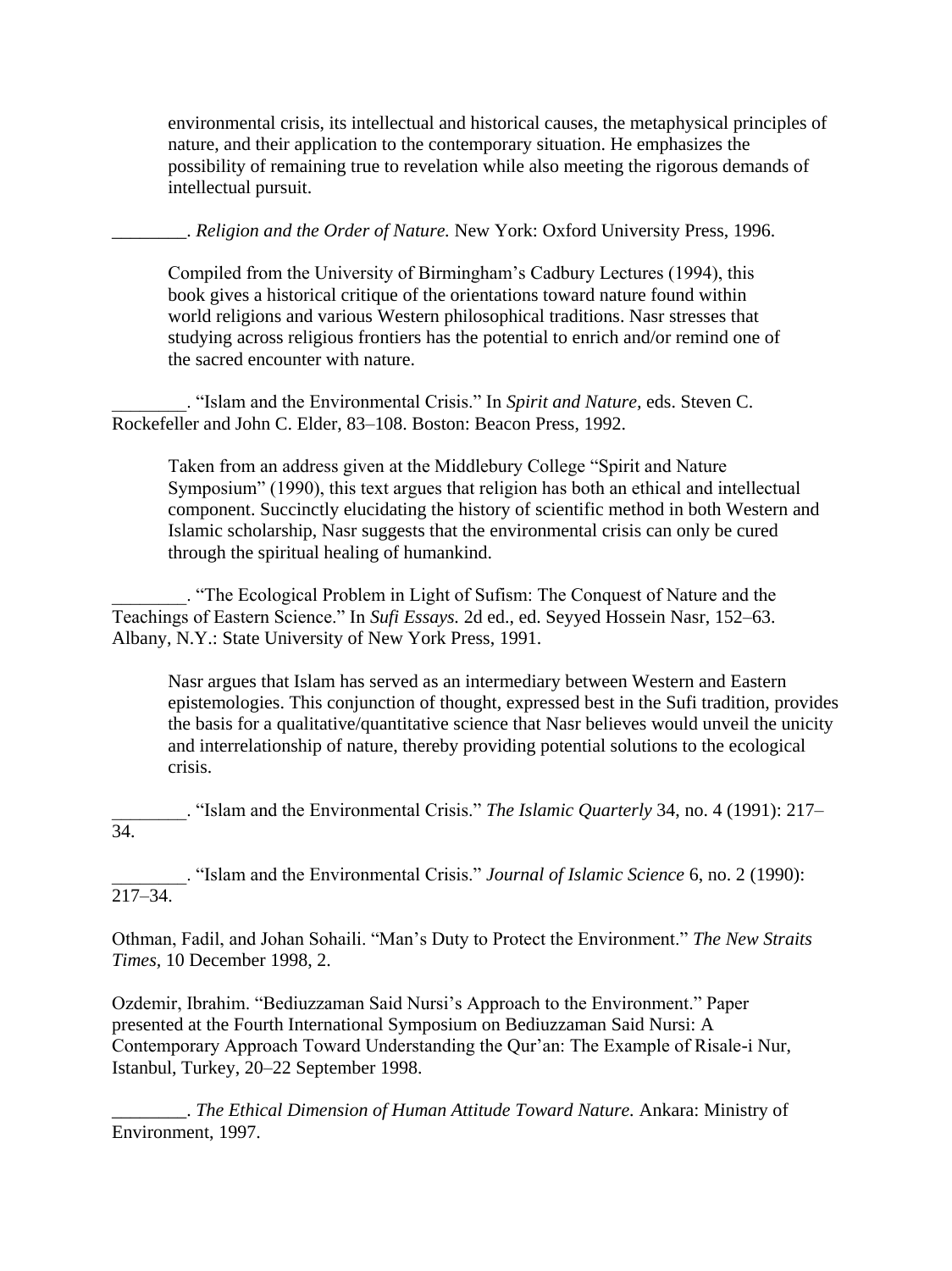\_\_\_\_\_\_\_\_. *Cevre ve Din* (Environment and Religion). Ankara, Turkey: Ministry of Environment, 1997.

Palmer, Martin, and Victoria Finlay, eds. *Faith in Conservation: New Approaches to Religions and the Environment*. Washington, DC: World Bank Publications, 2003.

This book draws extensively upon joint World Bank and ARC/WWF projects worldwide. It shows, through stories, land management, myths, investment policies, legends, advocacy and celebration, the role the major faiths play in ecological wellbeing. The book explores issues of climate change, forestry, asset management, education and biodiversity protection and does so using the techniques of the great faiths - storytelling, example and celebration. Part II offers "Faith Statements on Ecology" by many of the world's religious traditions. The challenge of living with integrity in a pluralist world underlies the book and it offers models of how diversity is crucial in attempting to ensure we have a sustainable world.

Peirone, Federico. "Islam and Ecology in the Mediterranean Muslim Kulturkreise." *Hamdard Islamicus* 5, no. 2 (1982): 3–31.

Pusch, Barbara. "The Greening of Islamic Politics: A Godsend for the Environment?" In Environmentalism in Turkey: Between Democracy and Development. Fikret Adaman and Murat Arsel, eds. Aldershot, UK: Ashgate, 2005.

\_\_\_\_\_\_\_\_. "The Ecology Debate Among Muslim Intellectuals in Turkey." Les Annales de l'Autre Islam 6 (1999): 195–209.

Quadir, Tarik M. *Traditional Islamic Environmentalism: The Vision of Seyyed Hossein Nasr*. Lanham, MD: University Press of America, 2013.

Focusing on the groundbreaking work of Seyyed Hossein Nasr, this book examines the relevance of traditional Islamic thought and practices for a lasting solution to the current environmental crisis. The book argues that only a revival of the traditional worldview which perceives all entities of nature as signs of God can effectively respond to the crisis our planet faces.

Rafiq, M., and Mohammad Ajmal. "Islam and the Present Ecological Crisis." In *World Religions and the Environment,* ed. O. P. Dwivedi, 119–37. New Delhi: Gilanjal Publishing House, 1989.

Rahman, M. K. "Environmental Awareness in Islam." *MAAS Journal of Islamic Science* 2, no. 1 (1986): 99–106.

Raskhy, Fruzan. "Ertebat-e ensan va tabi'at az negah-e eslam va Ayin-e Da'o" (The Relationship between Man and Nature in Islam and Daoism). *Haft Asman* 1, no. 2 (1387/1999): 87–117.

Sajoo, Amyn. *Muslim Ethics: Emerging Vistas*. London, UK: Institute for Small Studies, 2004.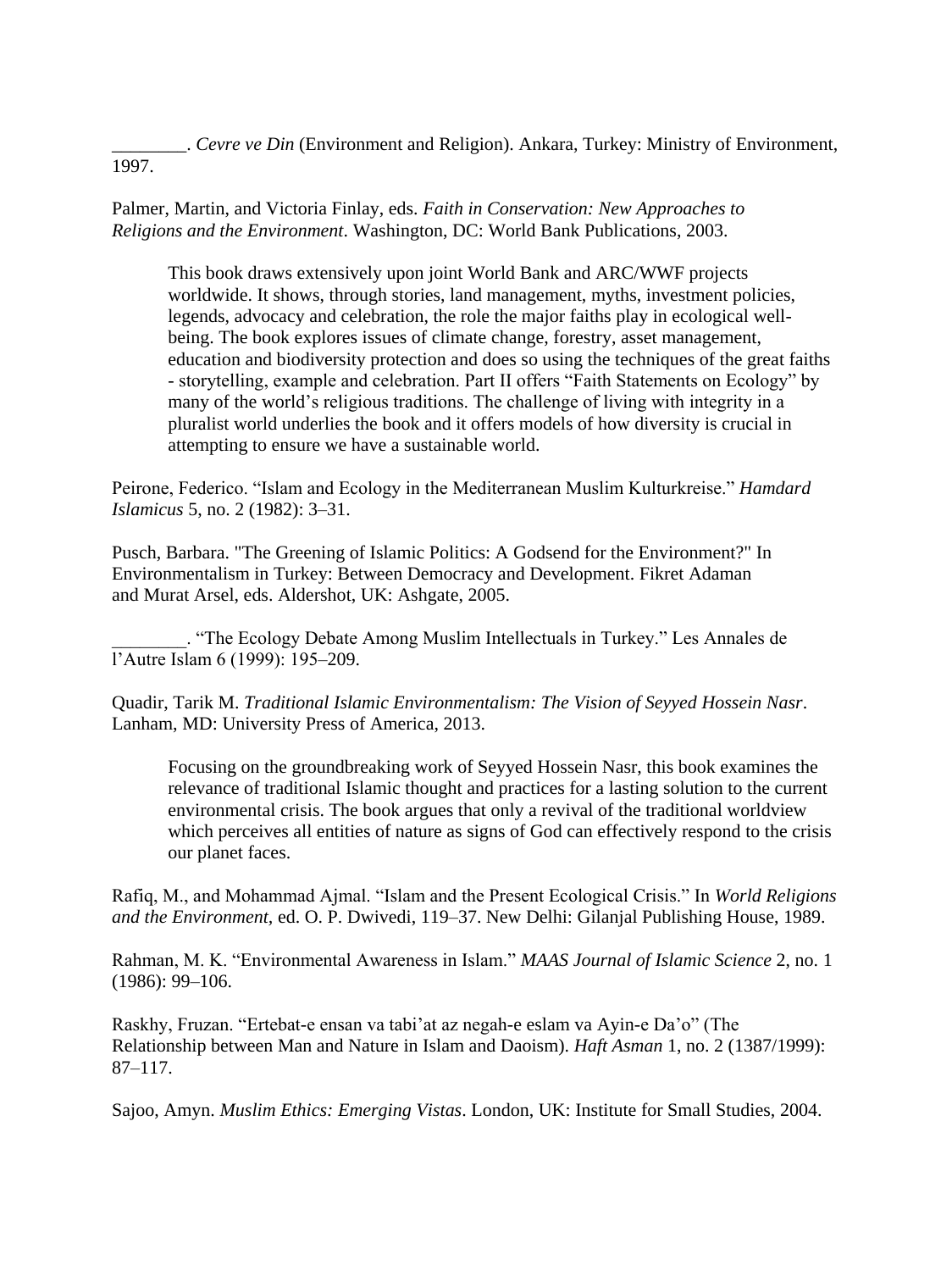Recent political and social events as well as advances in science and technology have posed challenges to the traditional Muslim discourse on ethics. In this book produced by the Institute of Ismaili Studies, the author examines these challenges, and through a critical analysis of the implications of emerging initiatives in political pluralism and civic culture, in bio-medicine and environmental conservatism, considers how the contours of public ethics in Islam may be redefined to provide shared conceptions of the good in pluralist societies.

Sardar, Ziauddin, ed. *An Early Crescent: The Future of Knowledge and the Environment in Islam.* London: Mansell, 1989.

This edited volume is divided into two sections: thought and epistemology, and science and the environment. After questioning the epistemological and methodological foundations of modern natural and social sciences, Sardar proposes an Islamization of knowledge that would help develop conceptual categories and values from within Islam. Other essays include: S. Parvez Manzoor, on the crisis of Muslim thought and the future of the Ummah (Muslim community); Seyyed Hossein Nasr, on Islam and the problem of modern science; Hussein Mehmet Ateshin, on urbanization and the environment, and Ayyub Malik, on the recent history and possible future of Muslim cities.

\_\_\_\_\_\_\_\_. "Toward an Islamic Theory of the Environment." In *Islamic Futures: A Shape of Ideas to Come,* ed. Ziauddin Sardar, 224–37. London: Mansell, 1985.

\_\_\_\_\_\_\_\_. *Touch of Midas: Scientific Values and the Environment in Islam and the West.* Manchester: Manchester University Press, 1984.

Schimmel, Annemarie. *Islam and the Wonders of Creation: The Animal Kingdom*. London: Al-Furqān Islamic Heritage Foundation, 2003.

Annemarie Schimmel focuses in this book on the extent to which Islamic culture has taken interest in the animal kingdom. The author surveyed the mention of animals and birds by Muslim authors and reviewed such mentions in a number of languages (Arabic, Turkish, Sindi and Persian), especially in works of poetry. Schimmel holds that animals form an important part of the Islamic heritage and that animals can be symbolic for profound spiritual truths.

Selin, Helaine, ed. *Nature Across Cultures: Views of Nature and the Environment in Non-Western Cultures*. Boston, MA: Kluwer Academic Publishers, 2003.

This book consists of 25 essays dealing with the environmental knowledge and beliefs of cultures outside of the United States and Europe. In addition to articles surveying Islamic, Chinese, Native American, Aboriginal Australian, Indian, Thai, and Andean views of nature and the environment, among others, the book includes essays on Environmentalism and Images of the Other, Traditional Ecological Knowledge, Worldviews and Ecology, Rethinking the Western/non-Western Divide, and Landscape, Nature, and Culture. The essays address the connections between nature and culture and relate the environmental practices to the cultures which produced them.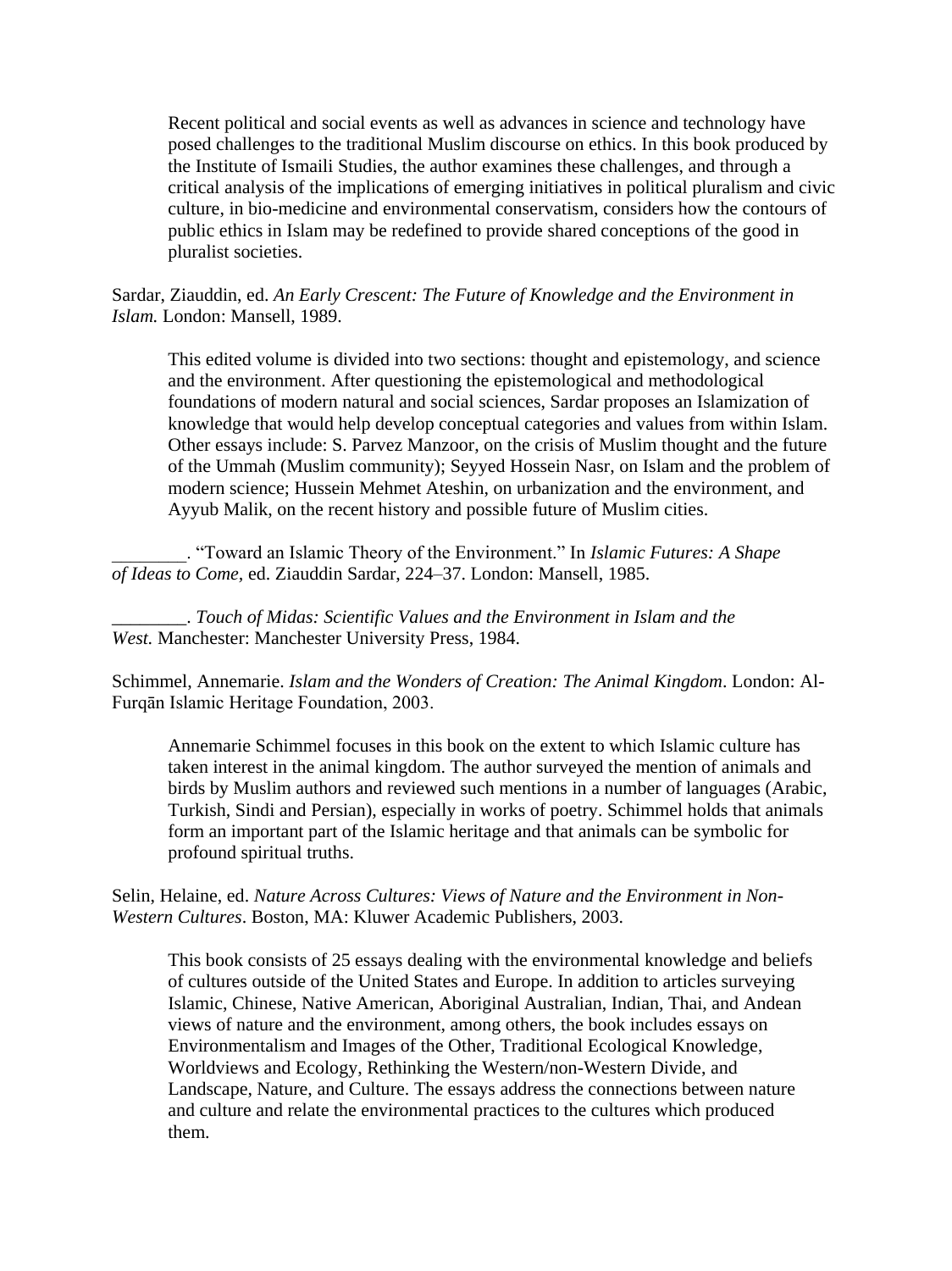Shafaat, Ahmad. "Ecological Implications of an Islamic View of God, Universe, and Human Beings." *Ecumenism* 134(1999): 18-21.

Shankland, David. *Islam and Society in Turkey.* Huntingdon: Eothen Press, 1999.

Shankland provides a thorough historical background of how Islam functions politically, institutionally, and legislatively in secular Turkey. More specifically, Shankland follows the rise and fall of Erbakan, the leader of the widely-supported Islamist party, as well as other minority groups such as the Alevis and various *tarikats* (religious orders). This book provides insights into environmental issues through its exploration of the complex relationship between morality, religious and secular agendas, and policy implementation.

Shroder, John and Sher Jan Ahmadzai. "Water in Islam." In *Transboundary Water Resources in Afghanistan*. Cambridge, MA & The Netherlands: Elsevier, 2016, 361-375.

Water in Islam is of the utmost importance, in large part because of its scarcity in so many Muslim countries. Sharia law actually began in pre-Islamic time in relation to water. Issues of Islamic law and equity include rights of thirst and of irrigation, as well as protection of the environment, and water rights under Islam. Water conservation is seen as essential and educating about water through the mosques has been a new effort in some places in Afghanistan and elsewhere.

Stewart, Philip J. "Islamic Law as a Factor in Grazing Management: The Pilgrimage Sacrifice." In *Proceedings of the First International Rangeland Congress, Denver, Colorado, August 14–18, 1978,* ed. D. N. Hyder, 119–20. Denver, Colo.: Society for Range Management, 1978.

Stewart searches for a religiously informed management strategy which would relieve the stress of large flocks of livestock on sensitive lands during Muslim holy times. He describes contemporary problems such as: the lack of diversity in livestock due to a focus on the numbers of sacrificial animals, the problems of human population increase coupled with the breakdown of extended families producing more heads of household and therefore more stock per unit area, and the expansion of grazing lands into forests and agricultural lands. Stewart concludes by offering technical solutions such as improving range management, reducing flock size to only sacrificial animals, improved marketing, and conserving meat to spread out the period of availability. He also suggests religious solutions, however admittedly out of his field, by drawing on the Qur'an, Hadiths, and the history of Islamic law in which he finds the possibility of reducing the number of people obligated to make an animal sacrifice under Qur'anic law.

Swearington, Will D., and Abdellatif Bencherifa, eds. *The North African Environment at Risk.*  Boulder, Colo.: Westview Press, 1996.

Taneja, Anand Vivek. *Jinnealogy: Time, Islam, and Ecological Thought in the Medieval Ruins of Delhi*. Palo Alto, CA: Stanford University Press, 2017.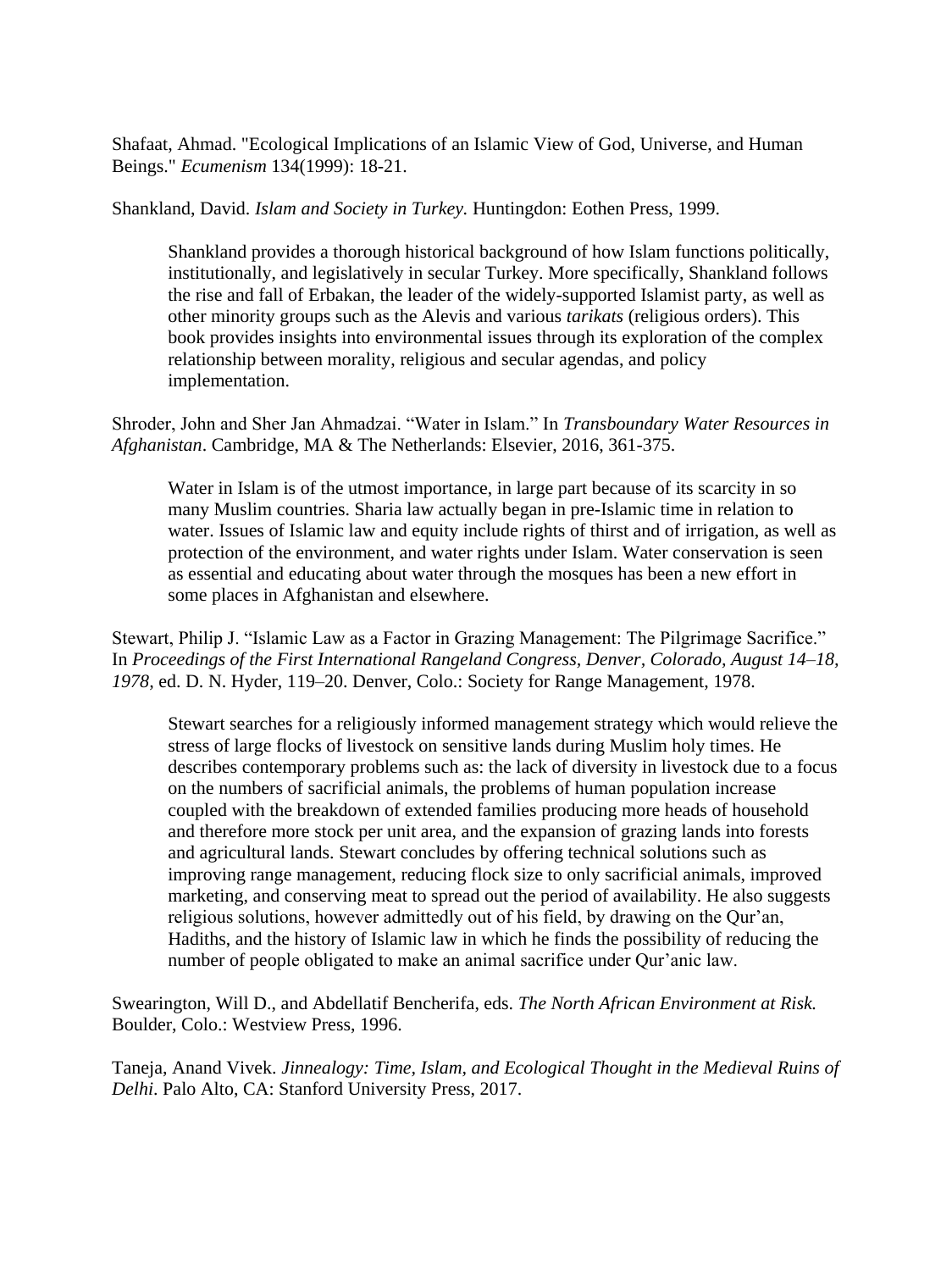In the ruins of a medieval palace in Delhi, a unique phenomenon occurs: Indians of all castes and creeds meet to socialize and ask the spirits for help. The spirits they entreat are Islamic jinns, and they write out requests as if petitioning the state. At a time when a Hindu right wing government in India is committed to normalizing a view of the past that paints Muslims as oppressors, Anand Vivek Taneja's *Jinneaology* provides a fresh vision of religion, identity, and sacrality that runs counter to state-sanctioned history.

Timm, Roger E. "The Ecological Fallout of Islamic Creation Theology." In *Worldviews and Ecology,* eds. Mary Evelyn Tucker and John A. Grim, 83–95. Lewisburg, Pa.: Bucknell University Press, 1993.

Timm asserts that the sovereignty of Allah in Islamic creation theology is fundamental to any hermeneutic on the role and duties of human vicegerency (stewardship). He challenges the widespread opinion that monotheistic creation theologies implicitly support exploitation of the environment. He finds that socioeconomic and colonial factors, such as poverty and the influx of Western science and technology with its concomitant secularization, account for environmental degradation found in contemporary Islamic countries.

Tlili, Sarra. *Animals in the Qur'an*. New York & Cambridge: Cambridge University Press, 2012.

The Islamic tradition has always held animals in high esteem, deserving the same level of consideration as humans. The Qur'an opines that "there is not an animal in the earth nor a flying creature flying on two wings, but they are people like you." This book examines the status and nature of animals as they are portrayed in the Qur'an and in adjacent exegetical works, in which animals are viewed as spiritual, moral, intelligent, and accountable beings. In this way, the study presents a challenge to the prevalent view of man's superiority over animals and suggests new ways of interpreting the Qur'an.

Tolu-e-Islam Movement. "Man and His Environment. In Islam: A Challenge." Lahore: Tolu-e-Islam, 2000. Updated 15 August 2001 http://www.toluislam.com/pub\_online/islam\_a\_challenge/chapter17.htm (cited 14 August 2001).

Uslu, I. *The Environmental Problems: From Transformation in the Conception of Cosmos to the Ecological Catastrophe* (In Turkish)*.* Istanbul: Insan Press, 1995.

Wellman, David J. *Sustainable Diplomacy: Ecology, Religion, and Ethics in Muslim-Christian Relations*. New York, NY: Palgrave, 2004.

Wersal, Lisa. "Islam and Environmental Ethics: Tradition Responds to Contemporary Challenges." *Zygon* 30, no. 3 (1995): 451–59.

Wersal surveys ecological works written by Muslim scholars in order to demonstrate the centrality of Qur'an and Sunnah in the Islamic decision-making process. She cites Islam's emphasis on community and consensus and the synthesis of fact and value in traditional Islamic science as potential paradigms for a world community that faces mounting global environmental challenges.